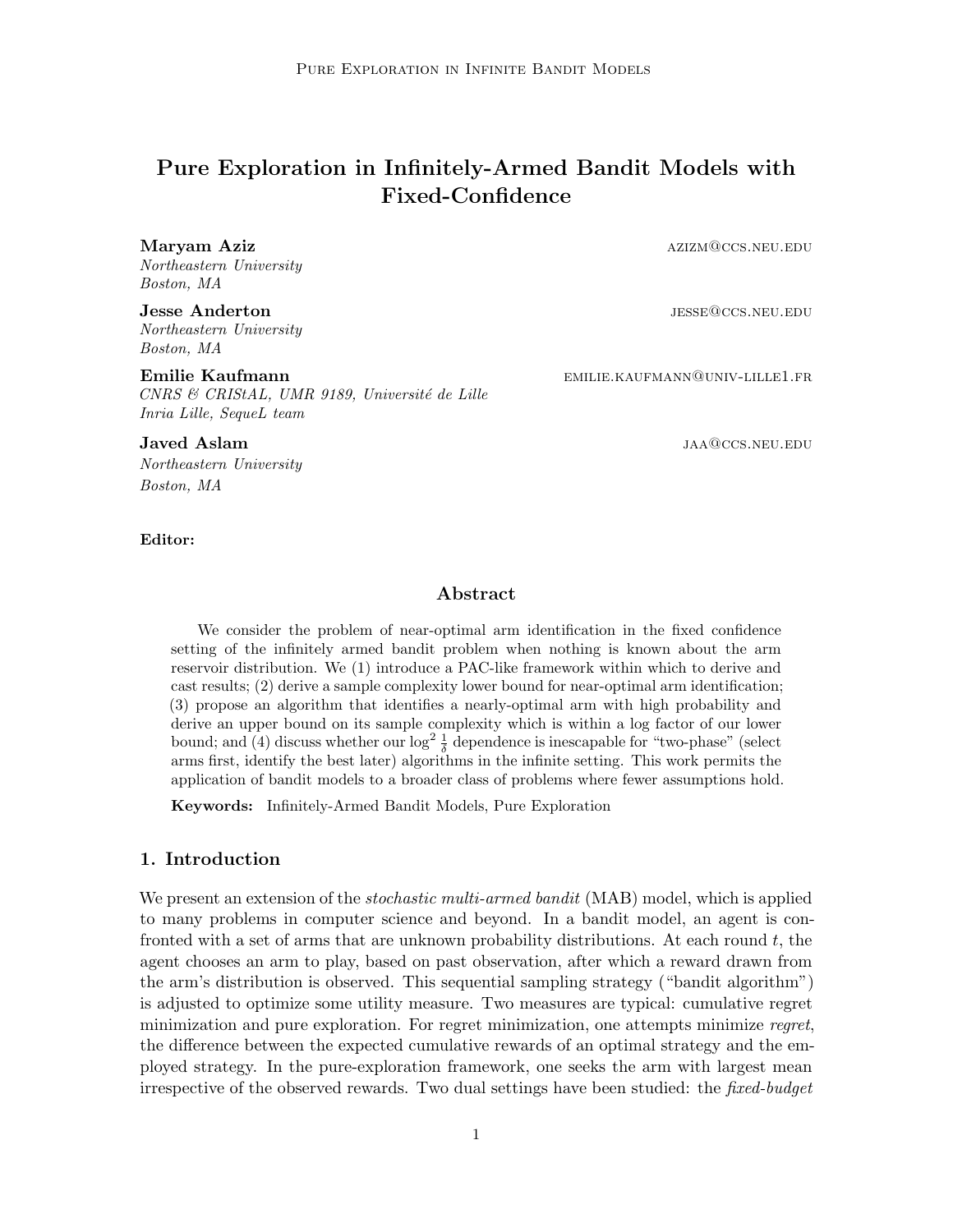setting, wherein one can use only a given number of arm-pulls, and the *fixed-confidence* setting, wherein one attempts to achieve a utility target with minimal arm-pulls.

While the literature mainly considers bandit models with a known, *finite* number of arms, for many applications the number of arms may be very large and even infinite. In these cases, one can often settle for an arm which is "near" the best in some sense, as such an arm can be identified at significantly less cost. One such application is machine learning: given a large pool of possible classifiers (arms), one wants to find the one with minimal risk (mean reward) by sequentially choosing a classifier, training it and measuring its empirical test error (reward). In text, image, and video classification, one often encounters effectively infinite sets of classifiers which are prohibitively expensive to assess individually. Addressing such cases with bandit models is particularly useful when used within ensemble algorithms such as AdaBoost ([Freund and Schapire,](#page-12-0) [1996\)](#page-12-0), and some variations on this idea have already been explored [\(Appel et al.](#page-12-1), [2013](#page-12-1); Busa-Fekete and Kégl, [2010](#page-12-2); [Dubout and Fleuret](#page-12-3), [2014;](#page-12-3) [Escudero et al.](#page-12-4), [2001](#page-12-4)), though the task of efficiently identifying a near-optimal classifier is at present unsolved. We here approach such problems from a theoretical standpoint.

Two distinct lines of work address a potentially *infinite set of arms*. Let *W* be a (potentially uncountable) set of arms and assume that there exists  $\mu : W \to \mathbb{R}$ , a meanreward mapping such that when some arm *w* is selected, one observes an independent draw of a random variable with mean  $\mu(w)$ . One line of research [\(Kleinberg et al.](#page-13-0), [2008](#page-13-0); [Bubeck](#page-12-5) [et al.](#page-12-5), [2011b](#page-12-5); [Grill et al.](#page-13-1), [2015\)](#page-13-1) assumes that *W* is some metric space, and that  $\mu$  has some regularity property with respect to the metric (for example it is locally-Lipschitz). Both regret minimization and fixed-budget pure-exploration problems have been studied in this setting. Another line of research, starting with the work of [Berry et al.](#page-12-6) ([1997\)](#page-12-6) assumes no particular structure on *W* and no regularity for *µ*. Rather, there is some *reservoir distribution* on the arms' means (the set  $\mu(\mathcal{W})$  with our notation) such that at each round the learner can decide to query a new arm, whose mean is drawn from the reservoir, and sample it, or to sample an arm that was previously queried. While regret minimization was studied by several authors ([Wang et al.,](#page-13-2) [2009](#page-13-2); Bonald and Proutière, [2013;](#page-12-7) [David and](#page-12-8) [Shimkin](#page-12-8), [2014](#page-12-8)), the recent work of [Carpentier and Valko](#page-12-9) ([2015](#page-12-9)) is the first to study the pure-exploration problem in the fixed-budget setting.

We present a novel theoretical framework for the fixed-confidence pure-exploration problem in an infinite bandit model with a reservoir distribution. The reservoir setting seems well-suited for machine learning, since it is not clear whether the test error of a parametric classifier is smooth with respect to its parameters. Typically, an assumption is made on the form of the tail of the reservoir which allows estimation of the probability that an independently-drawn arm will be "good;" that is, close to the best possible arm. However, for problems such as that mentioned above such an assumption does not seem warranted. Instead, we employ a parameter,  $\alpha$ , indicating the probability of independently drawing a "good" arm. When a tail assumption can be made, *α* can be computed from this assumption. Otherwise, it can be chosen based on the user's needs. Note that the problem of identifying a "top-*α*" arm in the infinite case corresponds to the finite case problem of finding one of the top *m* arms from a set of *n* arms, for  $n > m$ , with  $\alpha = m/n$ . The first of two PAC-like frameworks we introduce, the  $(\alpha, \delta)$  framework, aims to identify an arm in the top- $\alpha$  tail of the reservoir with probability at least  $1 - \delta$ , using as few samples as possible.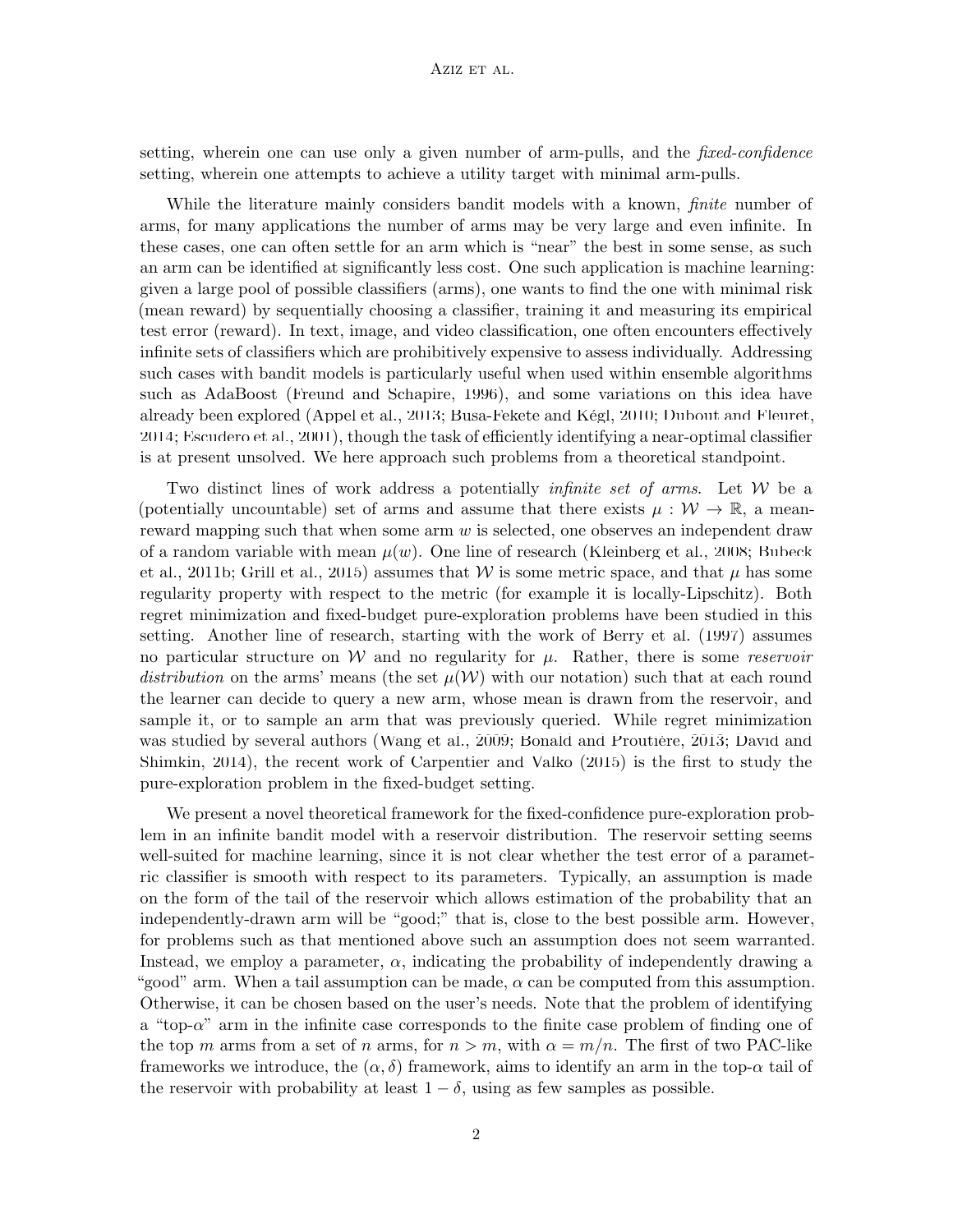We now motivate our second framework. When no assumptions can be made on the reservoir, one may encounter reservoirs with large probability masses close to the boundary of the top- $\alpha$  tail. Indeed, the distribution of weighted classifier accuracies in later rounds of AdaBoost has this property, as the weights are chosen to drive all classifiers toward random performance. This is a problem for any framework defined purely in terms of  $\alpha$ , because such masses make us likely to observe arms which are not in the top- $\alpha$  tail but which are hard to distinguish from top- $\alpha$  arms. However, in practice their similarity to top- $\alpha$  arms makes them reasonable arms to select. For this reason we add an  $\epsilon$  relaxation, which limits the effort spent on arms near the top- $\alpha$  tail while adding directly to the simple regret a user may observe. Formally, our  $(\alpha, \epsilon, \delta)$  framework seeks an arm within  $\epsilon$  of the top- $\alpha$  fraction of the arms with probability at least  $1 - \delta$ , using as few samples from the arms as possible.

Although  $\alpha$  and  $\epsilon$  both serve to relax the goal of finding an arm with maximum mean, they have distinct purposes and are both useful. One might wonder, if the inverse CDF *G−*<sup>1</sup> for the arm reservoir was available (at least at the tail), why one would not simply compute  $\epsilon' = \epsilon + G^{-1}(1-\alpha)$  and use the established  $(\epsilon, \delta)$  framework. Indeed,  $\alpha$  is important precisely when the form of the reservoir tail is unknown. The user of an algorithm will wish to limit the effort spent in finding an optimal arm, and with no assumptions on the reservoir  $\epsilon$ alone is insufficient to limit an algorithm's sample complexity. Just as there might be large probability close to the  $\alpha$  boundary, it may be that there is virtually no probability within  $\epsilon$ of the top arm. The user applies  $\alpha$  to (effectively) specify how hard to work to estimate the reservoir tail, and  $\epsilon$  to specify how hard to work to differentiate between individual arms.

Our approach differs from the typical reservoir setting in that it does not require any regularity assumption on the tail of the reservoir distribution, although it can take advantage of one when available. Within this framework, we prove a lower bound on the expected number of arm pulls necessary to achieve  $(\alpha, \delta)$  or  $(\alpha, \epsilon, \delta)$  performance by generalizing the information-theoretic tools introduced by [Kaufmann et al.](#page-13-3) ([2016\)](#page-13-3) in the finite MAB setting. We also study a simple algorithmic solution to the problem based on the KL-LUCB algorithm of [Kaufmann and Kalyanakrishnan](#page-13-4) [\(2013](#page-13-4)), an algorithm for *ϵ*-best arm identification in bandit models with a finite number of arms, and we compare its performance to our derived lower bound theoretically. Our algorithm is an  $(\alpha, \epsilon, \delta)$  algorithm, but we show how to achieve  $(\alpha, \delta)$  performance when assumptions can be made on the tail of the reservoir.

We introduce the  $(\alpha, \delta)$  and  $(\alpha, \epsilon, \delta)$  frameworks and relate them to existing literature in Section [2](#page-2-0). Section [3](#page-6-0) proves our sample complexity lower bounds. In Section [4,](#page-8-0) we present and analyze the  $(\alpha, \epsilon)$ -KL-LUCB algorithm for one-dimensional exponential family reward distributions. A comparison between our upper and lower bounds can be found in Section [4.4.](#page-10-0) We defer most proofs to the appendix, along with some numerical experiments.

#### <span id="page-2-0"></span>**2. Pure Exploration with Fixed Confidence**

Here we formalize our frameworks and connect them to the existing literature.

#### <span id="page-2-1"></span>**2.1 Setup, Assumptions, and Notation**

Let  $(W, \mathcal{F}_W, M)$  be a probability space over arms with measure M, where each arm  $w \in \mathcal{W}$ is some abstract object (e.g. a classifier), and let  $(\Theta, \mathcal{F}_{\Theta})$  be a measurable space over expected rewards, where  $\Theta \subseteq \mathbb{R}$  is a continuous interval and  $\mathcal{F}_{\Theta}$  is the Borel  $\sigma$ -algebra over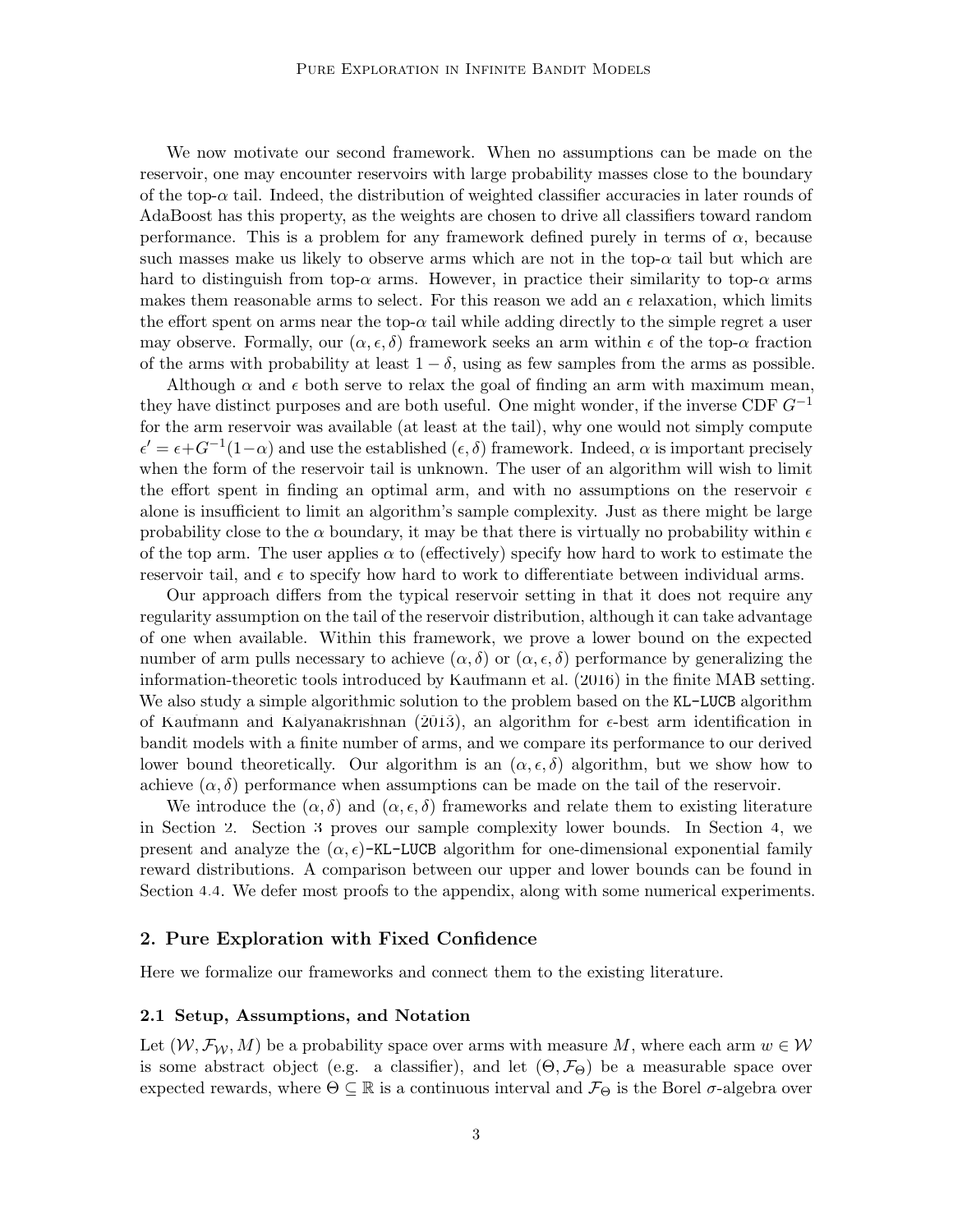Θ (i.e. the smallest *σ*-algebra containing all sub-intervals of Θ). Also let  $P_{\Theta} = \{p_{\theta}, \theta \in \Theta\}$ be a parametric set of probability distributions such that each distribution is continuously parameterized by its mean. To ease the notation, we shall assume  $\mathbb{E}_{X \sim p_{\theta}}[X] = \theta$ . One can think of  $P_{\Theta}$  as a one-parameter exponential family (e.g. the family of Bernoulli, Gaussian with fixed and known variance, Poisson or Exponential distributions with means in some interval or other subset of R), however we do not limit ourselves to such well-behaved reward distributions. We defer our further assumptions on  $P_{\Theta}$  to Section [3.1.](#page-6-1) We will denote by  $f_{\theta}$  the density of the element in  $P_{\Theta}$  with mean  $\theta$ .

An *infinite bandit model* is characterized by a probability measure M over  $(W, \mathcal{F}_W)$ together with a measurable mapping  $\mu : W \to \Theta$  assigning a mean  $\theta$  (and therefore a reward distribution  $p_{\theta}$ ) to each arm. The role of the measure M is to define the top- $\alpha$ fraction of arms, as we will show in Eq. [2](#page-4-0); it can be used by the algorithm to sample arms. At each time step *t*, a user selects an arm  $W_t \in \mathcal{W}$ , based on past observation. He can either query a new arm in *W* (which may be sampled  $W_t \sim M$ , or selected adaptively) or select an arm that has been queried in previous rounds. In any case, when arm  $W_t$  is drawn, an independent sample  $Z_t \sim p_{\mu(W_t)}$  is observed.

For example, when boosting decision stumps (binary classifiers which test a single feature against a threshold), the set of arms  $W$  consists of all possible decision stumps for the corpus, and the expected reward for each arm is its expected accuracy over the sample space of all possible classification examples. An algorithm may choose to draw the arms at random according to the probability measure *M*; this is commonly done by, in effect, placing uniform probability mass over the thresholds placed halfway between the distinct values seen in the training data and placing zero mass over the remaining thresholds. We are particularly interested in the case when the number of arms in the support for *M* is so large as to be effectively infinite, at least with respect to the available computational resources.

We denote by  $\mathbb{P}_{\mu}^{M}$  and  $\mathbb{E}_{\mu}^{M}$  the probability and expectation under an infinite bandit model with arm probability measure  $M$  and mean function  $\mu$ . The history of the bandit game up to time *t* is  $H_t = ((W_1, Z_1), \ldots, (W_t, Z_t))$ . By our assumption, the arm selected at round *t* only depends on  $H_{t-1}$  and  $U_t$ , which is uniform on [0, 1] and independent of  $H_{t-1}$  (used to sample from *M* if needed). In particular, the conditional density of  $W_t$  given *H*<sub>*t*</sub><sup>−1</sup>, denoted by  $\mathbb{P}_{\mu}^{M}(W_t|H_{t-1})$ , is independent of the mean mapping  $\mu$ . Note that this property is satisfied as well if, when querying a new arm, *W<sup>t</sup>* can be chosen arbitrarily in *W* (depending on  $H$ <sup>*t*</sup><sup>*−*1</sub>), and not necessarily at random from *M*. Under these assumptions,</sup> one can compute the likelihood of  $H_T$ :

<span id="page-3-0"></span>
$$
\ell(H_T; \mu, M) = \prod_{t=1}^T f_{\mu(W_t)}(Z_t) \mathbb{P}^M_{\mu}(W_t | H_{t-1}).
$$
\n(1)

Note that the arms  $W_t$  are not latent objects: they are assumed to be observed, but not their means  $\mu(W_t)$ . For instance, in our text classification example we know the classifier we are testing but not its true classification accuracy. Treating arms as observed in this way simplifies the likelihood by making the choice of new arms to query independent of their mean mappings. This is key to our approach to dealing with reservoirs about which nothing is known; we can avoid integrating over such reservoirs and so do not require the reservoir to be smooth. For details, see Appendix [A.1.](#page-14-0)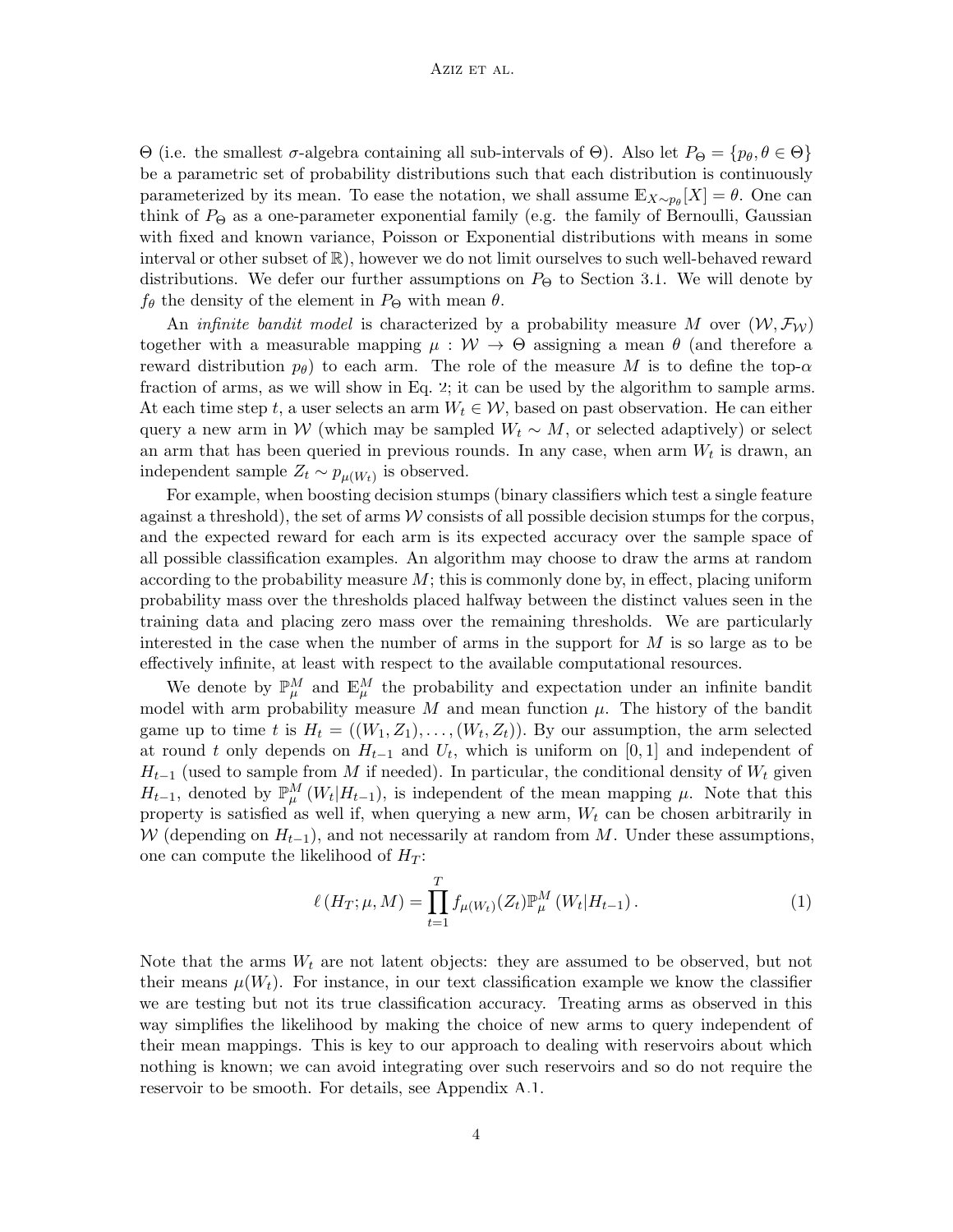#### <span id="page-4-2"></span>**2.2 Objective and Generic Algorithm**

**Reservoir distribution.** The probability space over arms  $(W, \mathcal{F}_W, M)$  and the mapping *µ* is used to form a pushforward measure over expected rewards  $M_{\Theta}(\mathcal{E}) := (\mu_*(M))(\mathcal{E}) =$  $M(\mu^{-1}(\mathcal{E}))$ , for  $\mathcal{E} \in \mathcal{F}_{\Theta}$ , inducing the probability space  $(\Theta, \mathcal{F}_{\Theta}, M_{\Theta})$  over expected rewards. We define our *reservoir distribution* CDF  $G(\tau) = M_{\Theta}(\{\theta \leq \tau\})$  whose density g is its Radon-Nikodym derivative with respect to *M*. For convenience, we also define the "inverse" CDF  $G^{-1}(p) := \inf \{ \theta : G(\theta) \geq p \}.$  We assume that *G* has bounded support and let  $\mu^*$  be the largest possible mean under the reservoir distribution,  $\mu^* := G^{-1}(1) = \inf \{ \theta : G(\theta) = 1 \}.$ 

In the general setup introduced above, the reservoir may or may not be useful to query new arms, but it is needed to define the notion of top- $\alpha$  fraction.

**Finding an arm in the top-** $\alpha$  **fraction.** In our setting, for some fixed  $\alpha \in ]0,1[$  and some  $\epsilon \geq 0$ , the goal is to identify an arm that belongs to the set

$$
\mathcal{G}_{M,\mu}^{\alpha,\epsilon} := \left\{ w \in \mathcal{W} : \mu(w) \ge G^{-1}(1-\alpha) - \epsilon \right\}
$$
 (2)

of arms whose expected mean rewards is high, in the sense that their mean is within  $\epsilon$  of the quantile of order  $1 - \alpha$  of the reservoir distribution. For notational convenience, when we set  $\epsilon$  to zero we write  $\mathcal{G}_{M,\mu}^{\alpha} := \mathcal{G}_{M,\mu}^{\alpha,0}$ .

**Generic algorithm** An algorithm is made of a *sampling rule*  $(W_t)$ , a *stopping rule*  $\tau$  (with respect to the filtration generated by *Ht*) and a *recommendation rule*  $\hat{s}_{\tau}$  that selects one of the queried arms as a candidate arm from  $\mathcal{G}_{M,\mu}^{\alpha,\epsilon}$ . This is summarized in Algorithm [1.](#page-4-1)

Fix  $\delta \in ]0,1[$ . An algorithm that returns an arm from  $\mathcal{G}_{M,\mu}^{\alpha,\epsilon}$  with probability at least  $1-\delta$  is said to be  $(\alpha, \epsilon, \delta)$ -correct. Moreover, an  $(\alpha, \epsilon, \delta)$ -correct algorithm must perform well on all possible infinite  $\text{bandit models: } \forall (M, \mu), \quad \mathbb{P}_{\mu}^{M} \left( \hat{s}_{\tau} \in \mathcal{G}_{M, \mu}^{\alpha, \epsilon} \right) \geq 1 - \delta.$ Our goal is to build an  $(\alpha, \epsilon, \delta)$ -correct algorithm that uses as few samples as possible, i.e. for which  $\mathbb{E}_{\mu}^{M}[\tau]$ is small. We similarly define the notion of  $(\alpha, \delta)$ correctness when  $\epsilon = 0$ .

<span id="page-4-1"></span><span id="page-4-0"></span>**Input:** Arm set  $W$ , target  $\alpha$ ,  $\epsilon$ ,  $\delta$ **Output:** Some arm  $\hat{s}$ 

|  | for $t \leftarrow 1, 2, \ldots$ do |  |
|--|------------------------------------|--|
|  | (choose one of:)                   |  |

- 1. Pull arm: Choose  $W_t \sim \mathbb{P}_{\mu}^M (W_t | H_{t-1})$  and observe reward  $Z_t \sim p_{\mu(W_t)}$
- 2. Stop: Choose  $\hat{s} \leftarrow W_s$  for some  $s < t$ , **return** *s*ˆ

### **end for**

**Algorithm 1:** Generic algorithm.

 $(\alpha, \epsilon, \delta)$ **-correctness** When little is known about the reservoir distribution (e.g. it might not even be smooth), an  $\epsilon$ -relaxed algorithm is appropriate. The choice of  $\epsilon$  represents a tradeoff between simple regret (defined shortly) and the maximum budget used to differentiate between arms. We provide our lower bound in both *ϵ*-relaxed and unrelaxed forms. Our algorithm requires an  $\epsilon$  parameter, but we show how this parameter can be chosen under regularity assumptions on the tail of the reservoir to provide an  $(\alpha, \delta)$ -correct algorithm.

**Simple regret guarantees.** In the infinite bandit literature, performance is typically measured in terms of *simple regret*:  $r_{\tau} = \mu^* - \mu(\hat{s}_{\tau})$ . If the tail of the reservoir distribution is bounded, one can obtain simple regret upper bounds for an algorithm in our framework.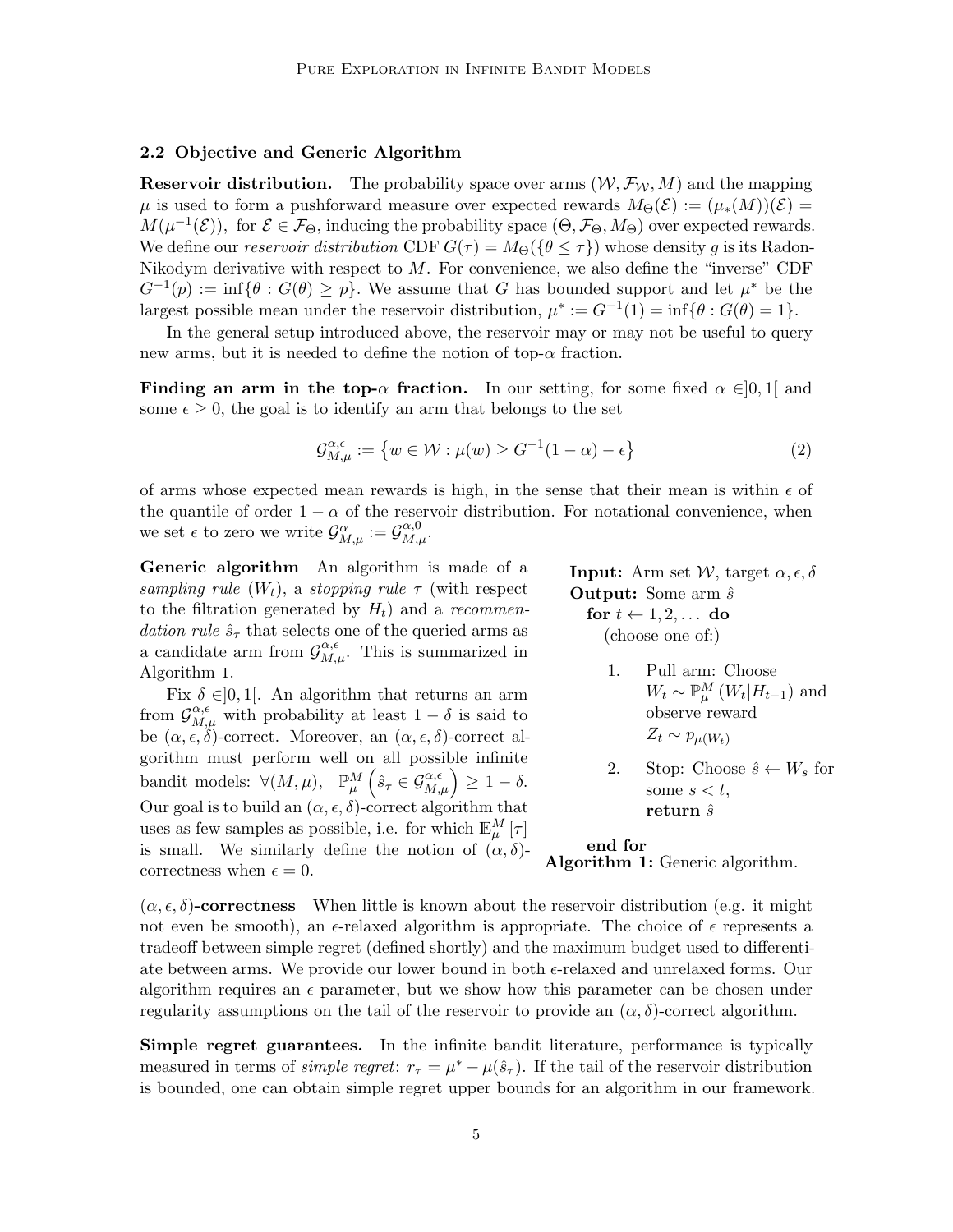A classic assumption (see, e.g. [Carpentier and Valko](#page-12-9) ([2015\)](#page-12-9)) is that there exists  $\beta > 0$ and two constants *E, E′* such that

$$
\forall \rho > 0, E\rho^{\beta} \le M_{\Theta}(\{\theta \ge \mu^* - \rho\}) \le E'\rho^{\beta}.
$$
 (3)

With  $C = E^{-1/\beta}$  and  $C' = (E')^{-1/\beta}$ , this translates into  $\forall \alpha > 0, C\alpha^{1/\beta} \leq \mu^* - G^{-1}(1-\alpha) \leq$  $C' \alpha^{1/\beta}$ , and a  $(\alpha, \delta)$ -correct algorithm has its simple regret upper bounded as

<span id="page-5-0"></span>
$$
\mathbb{P}\left(r_{\tau} \le C'\alpha^{1/\beta}\right) \ge 1 - \delta. \tag{4}
$$

Similarly, a  $(\alpha, \epsilon, \delta)$ -correct algorithm has its simple regret bounded as

$$
\mathbb{P}\left(r_{\tau} \le C'\alpha^{1/\beta} + \epsilon\right) \ge 1 - \delta. \tag{5}
$$

If  $\beta$  is known,  $\alpha$  and  $\epsilon$  can be chosen to guarantee a simple regret below an arbitrary bound.

#### **2.3 Related Work**

Bandit models were introduced by [Thompson](#page-13-5) [\(1933](#page-13-5)). There has been recent interest in pure-exploration problems ([Even-Dar et al.](#page-12-10), [2006;](#page-12-10) [Audibert et al.](#page-12-11), [2010\)](#page-12-11); for which good algorithms are expected to differ from those for the classic regret minimization objective ([Bubeck et al.](#page-12-12), [2011a](#page-12-12); [Kaufmann and Garivier,](#page-13-6) [2017](#page-13-6)).

For a finite number of arms with means  $\mu_1, \ldots, \mu_K$ , the fixed-confidence best arm identification problem was introduced by [Even-Dar et al.](#page-12-10) [\(2006](#page-12-10)). The goal is to select an arm  $\hat{a} \in \{1, \ldots, K\}$  satisfying  $\mathbb{P}(\mu_{\hat{a}} \geq \mu^* - \epsilon) \geq 1 - \delta$ , where  $\mu^* = \max_a \mu_a$ . Such an algorithm is called  $(\epsilon, \delta)$ -PAC. In our setting, assuming a uniform reservoir distribution over  $\{1, \ldots, K\}$ yields an  $(\alpha, \delta)$ -correct algorithm with  $\alpha$  being the fraction of  $\epsilon$ -good arms. Algorithms are either based on successive eliminations ([Even-Dar et al.,](#page-12-10) [2006](#page-12-10); [Karnin et al.](#page-13-7), [2013](#page-13-7)) or on confidence intervals [\(Kalyanakrishnan et al.](#page-13-8), [2012;](#page-13-8) [Gabillon et al.,](#page-13-9) [2012](#page-13-9)). For exponential family reward distributions, the KL-LUCB algorithm of [Kaufmann and Kalyanakrishnan](#page-13-4) [\(2013](#page-13-4)) refines the confidence intervals to obtain better performance compared to its Hoeffding-based counterpart, and a sample complexity scaling with the Chernoff information between arms (an information-theoretic measure related to the Kullback-Leibler divergence). We build on this algorithm to define  $(\alpha, \epsilon)$ -KL-LUCB in Section [4.](#page-8-0) *Lower bounds* on the sample complexity have also been proposed by [Mannor et al.](#page-13-10) ([2004\)](#page-13-10); [Kaufmann et al.](#page-13-3) [\(2016](#page-13-3)); [Garivier and](#page-13-11) [Kaufmann](#page-13-11) ([2016\)](#page-13-11). In Section [3](#page-6-0) we generalize the change of distribution tools used therein to present a lower bound for pure exploration in an infinite bandit model.

Regret minimization has been studied extensively for infinite bandit models ([Berry et al.](#page-12-6), [1997;](#page-12-6) [Wang et al.,](#page-13-2) [2009;](#page-13-2) Bonald and Proutière, [2013;](#page-12-7) [David and Shimkin,](#page-12-8) [2014\)](#page-12-8), whereas [Carpentier and Valko](#page-12-9) ([2015\)](#page-12-9) is the first work dealing with pure-exploration for general reservoirs. The authors consider the fixed-budget setting, under the tail assumption ([3\)](#page-5-0) for the reservoir distribution, already discussed.

Although the fixed-confidence pure-exploration problem for infinitely armed bandits has been rarely addressed for general reservoir distributions, the *most-biased coin problem* studied by [Chandrasekaran and Karp](#page-12-13) ([2012\)](#page-12-13); [Jamieson et al.](#page-13-12) [\(2016\)](#page-13-12) can be viewed as a particular instance, with a specific reservoir distribution that is a mixture of "heavy" coins of mean  $\theta_1$  and "light" coins of mean  $\theta_0$ :  $G = (1 - \alpha)\delta_{\theta_0} + \alpha \delta_{\theta_1}$ , where  $\theta_1 > \theta_0$  and with  $\delta_{\theta}$  here denoting the Dirac delta function. The goal is to identify, with probability at least  $1 - \delta$ , an arm with mean  $\theta_1$ . If a lower bound  $\alpha_0$  on  $\alpha$  is known, this is equivalent to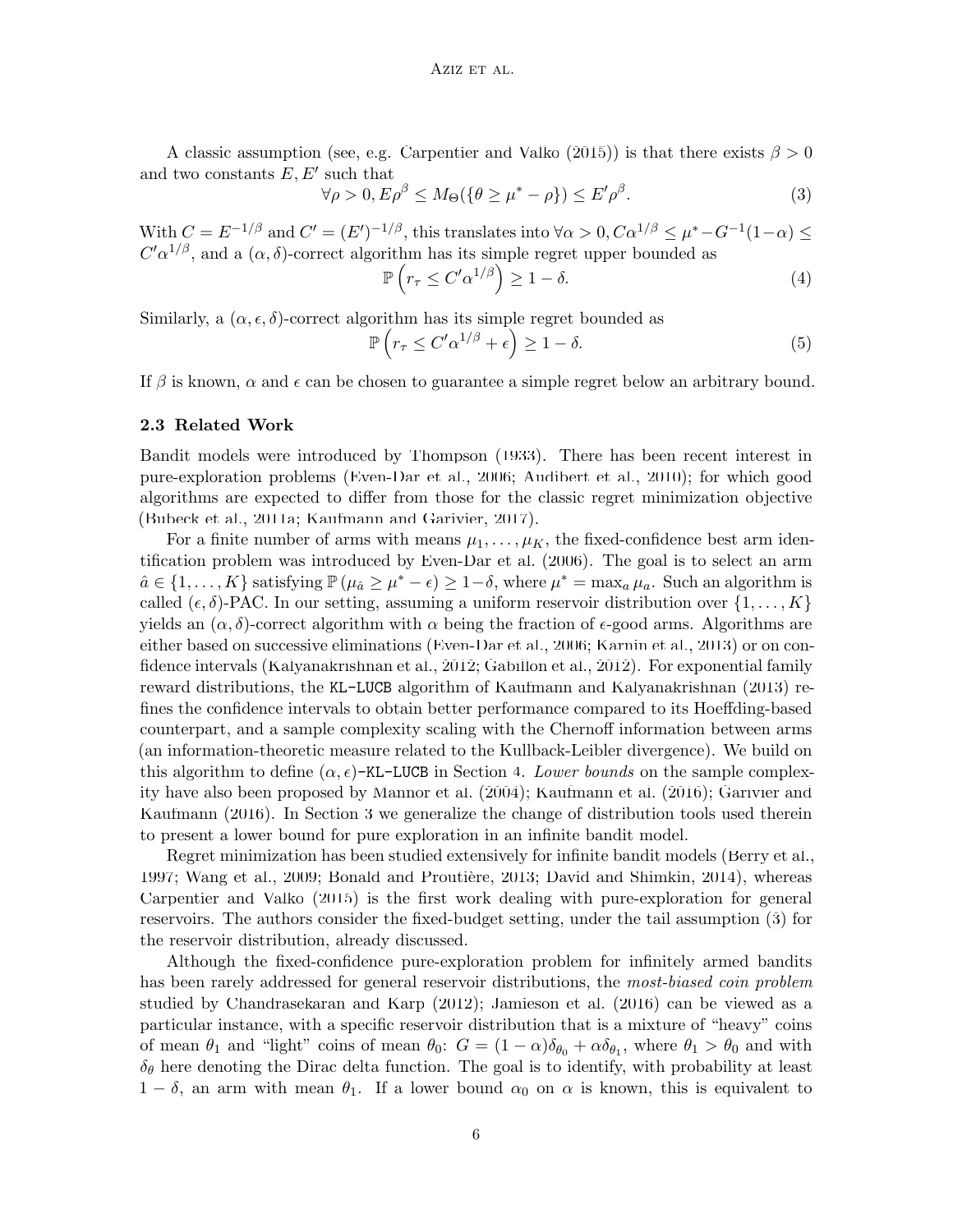finding an  $(\alpha_0, \delta)$ -correct algorithm by our definition. We suggest in Section [4.4](#page-10-0) that the sample complexity of any two-phase algorithm (such as ours) might scale like  $\log^2 \frac{1}{\delta}$ , while Jamieson et al. achieve a dependence on  $\delta$  of log  $\frac{1}{\delta}$  for the special case they address.

Finally, the recent work of [Chaudhuri and Kalyanakrishnan](#page-12-14) ([2017\)](#page-12-14) studies a framework that is similar to the one introduced in this paper<sup>[1](#page-6-2)</sup>. Their first goal of identifying, in a finite bandit model an arm with mean larger than  $\mu_{[m]} - \epsilon$  (with  $\mu_{[m]}$  the arm with *m*-th largest mean) is extended to the infinite case, in which the aim is to find an  $(\alpha, \epsilon)$ -optimal arm. The first algorithm proposed for the infinite case applies the Median Elimination algorithm ([Even-Dar et al.,](#page-12-10) [2006](#page-12-10)) on top of  $\frac{1}{\alpha} \log \frac{2}{\delta}$  arms drawn from the reservoir and is proved to have a  $O\left(\frac{1}{\alpha \epsilon^2} \log^2 \frac{1}{\delta}\right)$  sample complexity. The dependency in  $\log^2 \frac{1}{\delta}$  is the same as the one we obtain for  $(\alpha, \epsilon)$ -KL-LUCB, however our analysis goes beyond the scaling in 1  $\frac{1}{\epsilon^2}$  and reveals a complexity term based on KL-divergence, that can be significantly smaller. Another algorithm is presented, without sample complexity guarantees, that runs LUCB on successive batches of arms drawn from the reservoir in order to avoid memory storage issues.

#### <span id="page-6-0"></span>**3. Lower Bound**

We now provide sample complexity lower bounds for our two frameworks.

#### <span id="page-6-1"></span>**3.1 Sample complexity lower bound**

Our lower bound scales with the Kullback-Leibler divergence between arm distributions  $p_{\theta_1}$ and  $p_{\theta_2}$ , denoted by  $d(\theta_1, \theta_2) := KL(p_{\theta_1} || p_{\theta_2}) = E_{X \sim p_{\theta_1}} \left[ \log \frac{f_{\theta_1}(X)}{f_{\theta_2}(X)} \right]$  $\frac{f_{\theta_1}(X)}{f_{\theta_2}(X)}$ .

Furthermore, we make the following assumptions on the arm reward distributions, that are typically satisfied for one-dimensional exponential families.

**Assumption 1** *The KL divergence, that is the application*  $(\theta_1, \theta_2) \mapsto d(\theta_1, \theta_2)$  *is continuous on* Θ *×* Θ*, and* Θ *and* d *satisfy*

- $\theta_1 \neq \theta_2 \Rightarrow 0 < d(\theta_1, \theta_2) < \infty$
- $\theta_1 < \theta_2 < \theta_3 \Rightarrow d(\theta_1, \theta_3) > d(\theta_2, \theta_3)$  *and*  $d(\theta_1, \theta_2) < d(\theta_1, \theta_3)$

It also relies on the following partition of the arms in *W* by their expected rewards. Let  $m = \lfloor 1/\alpha \rfloor$ . We partition *W* into subsets  $S^i$  for  $1 \leq i \leq m$ , where  $S^i$  =  $\{w \in \mathcal{W} : \mu(w) \in ]b_i, b_{i-1}]\}$ . The interval boundaries  $b_i$ are defined so that each subset has measure  $\alpha$  under the reservoir distribution *g*, with the possible exception of the subset with smallest expected reward. In particular,  $b_0 = \mu^*$  and  $b_i$  lies at the boundary between subsets *i* and  $i+1$ .

$$
b_i = \begin{cases} \mu^* & \text{if } i = 0 \\ G^{-1}(G(b_{i-1}) - \alpha) & \text{if } i \ge 1 \end{cases}
$$

<span id="page-6-3"></span>

Figure 1: Our reservoir partition. Each consecutive *α*some subset  $S^i$ .

where  $\mu^*$  is defined in Eq. [2.2.](#page-4-2) See Figure [1](#page-6-3) for an illus- interval on the CDF defines tration.

*,* (6)

<span id="page-6-2"></span><sup>1.</sup> Note that we became aware of their work after submitting our paper.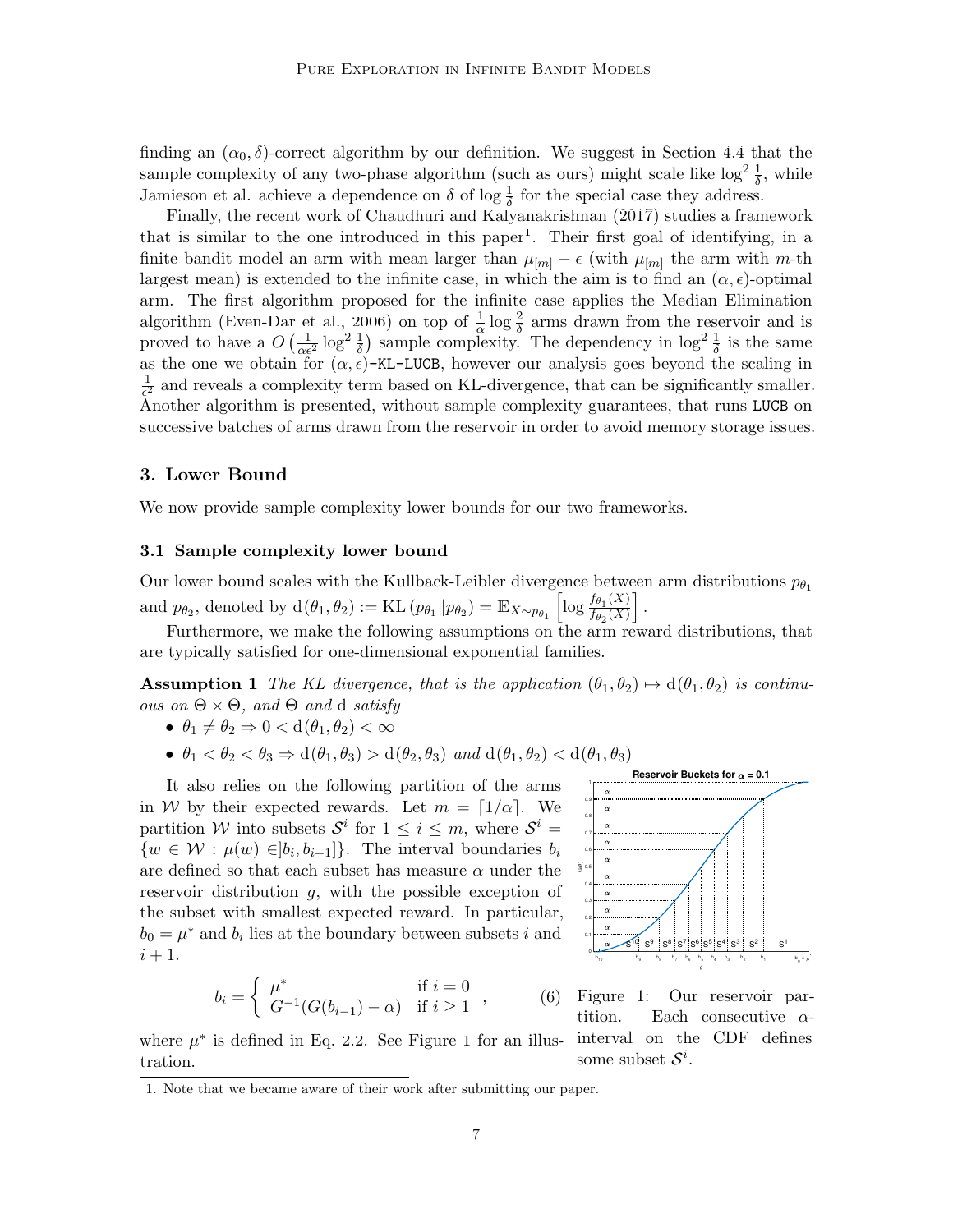In the Bernoulli case, Assumption [2](#page-7-0) reduces to  $\mu^*$  < 1 (no arm has perfect performance); when the set of possible means  $\Theta$  is unbounded it always holds as *G* has a finite support.

<span id="page-7-0"></span> $\text{Assumption 2 } \mu^* < \sup_{\theta \in \Theta} \theta.$ 

<span id="page-7-1"></span>**Theorem 1** *Fix some*  $\alpha, \delta \in ]0,1[$ *. Any*  $(\alpha, \delta)$ -correct algorithm needs an expected sample *complexity*  $\mathbb{E}_{\mu}^{M}[\tau]$  *that is lower bounded as follows.* 

$$
\mathbb{E}_{\mu}^{M}\left[\tau\right] \geq\left(\frac{1}{\mathrm{d}\left(\mu^{*},b_{2}\right)}+\sum_{i=2}^{m-1}\frac{1}{\mathrm{d}\left(b_{i},\mu^{*}\right)}\right)\log\frac{1}{2.4\delta}.
$$

**Remark 2** *When W is finite s.t.*  $|W| = K$ *, if we choose a uniform reservoir and let*  $\alpha = 1/K$ , then  $|S^i| = 1$  for all *i* and our lower bound reduces to the bound obtained by *[Kaufmann et al.](#page-13-3)* [\(2016\)](#page-13-3) *for best arm identification with*  $\epsilon = 0$ *. Assuming arm means*  $\theta_1 > \theta_2 \geq \cdots \geq \theta_K$ , one has

$$
\mathbb{E}_{\mu}^{M}[T] \ge \left[ \frac{1}{d(\theta_1, \theta_2)} + \sum_{i=2}^{K} \frac{1}{d(\theta_i, \theta_1)} \right] \log \frac{1}{2.4\delta}.
$$

#### **3.2 Proof of Theorem [1](#page-7-1)**

The proof relies on the following lemma that expresses a change of measure in an infinite bandit model. Its proof is detailed in Appendix [A.](#page-0-0)

<span id="page-7-2"></span>**Lemma 3** *Let*  $\lambda : \mathcal{W} \to \Theta$  *be an alternative mean-mapping. Let*  $T_i(t) = \sum_{s=1}^t \mathbb{1}_{(w_s \in \mathcal{S}^i)}$  *be the number of times an arm in*  $S<sup>i</sup>$  *has been selected. For any stopping time*  $\sigma$  *and any event*  $C \in H_{\sigma}$ *,* ∑*m*

$$
\sum_{i=1}^{\infty} \mathbb{E}_{\mu}^{M} \left[ T_{i}(\sigma) \right] \sup_{w \in \mathcal{S}^{i}} d(\mu(w), \lambda(w)) \geq \text{kl} \left( \mathbb{P}_{\mu}^{M} \left( C \right), \mathbb{P}_{\lambda}^{M} \left( C \right) \right),
$$

*where* kl  $(x, y) = x \log(x/y) + (1 - x) \log((1 - x)/(1 - y))$  *is the Bernoulli relative entropy.* 

Let  $\tau^i = T_i(\tau)$  be the (random) number of draws from arms in  $\mathcal{S}^i$ , so  $\tau = \sum_{i=1}^m \tau^i$ . Our lower bound on  $\mathbb{E}_{\mu}^{M}[\tau]$  follows from bounds on each of the  $\mathbb{E}_{\mu}^{M}[\tau^{i}]$ . We omit  $\mathcal{S}^{m}$  because its measure may be less than *α*. By Assumption [2,](#page-7-0) there is  $\epsilon > 0$  such that  $\mu^* + \epsilon < \sup_{\theta \in \Theta} \theta$ . Fix *i* between 2 and  $m-1$  and define an alternative arm reward mapping  $\lambda^{i}(w)$  as follows.

$$
\lambda^{i}(w) = \begin{cases} \mu^{*} + \epsilon & \text{if } w \in \mathcal{S}^{i} \\ \mu(w) & \text{otherwise} \end{cases}
$$
 (7)

This mapping induces an alternative reservoir distribution  $g^i$  under which for all  $i < m$ ,  $\mathcal{G}_{M,\lambda^i}^{\alpha} = \mathcal{S}^i$  because  $\mathcal{S}^i$  has measure  $\alpha$  (as M is unchanged) and under  $\lambda^i$  the expected rewards of its arms are above all other arms by at least  $\epsilon$ . Also, by construction  $\mathcal{G}_{M,\mu}^{\alpha} = \mathcal{S}^1$ .

Define the event  $C_{\mu} = (\hat{s}_{\tau} \in S^1)$ . Any  $(\alpha, \delta)$ -correct algorithm thus satisfies  $\mathbb{P}_{\mu}^M(C_{\mu}) \geq$ 1 *− δ* and  $\mathbb{P}_{\lambda}^{M}(C_{\mu}) \leq \delta$ . First using some monotonicity properties of the binary relative entropy kl $(x, y)$ , one has kl $(\mathbb{P}_{\mu}^{M}(C_{\mu}), \mathbb{P}_{\lambda^{i}}^{M}(C_{\mu})) \geq$  kl $(1 - \delta, \delta) \geq \log \frac{1}{2.4\delta}$ , where the second inequality is due to [Kaufmann et al.](#page-13-3) [\(2016](#page-13-3)).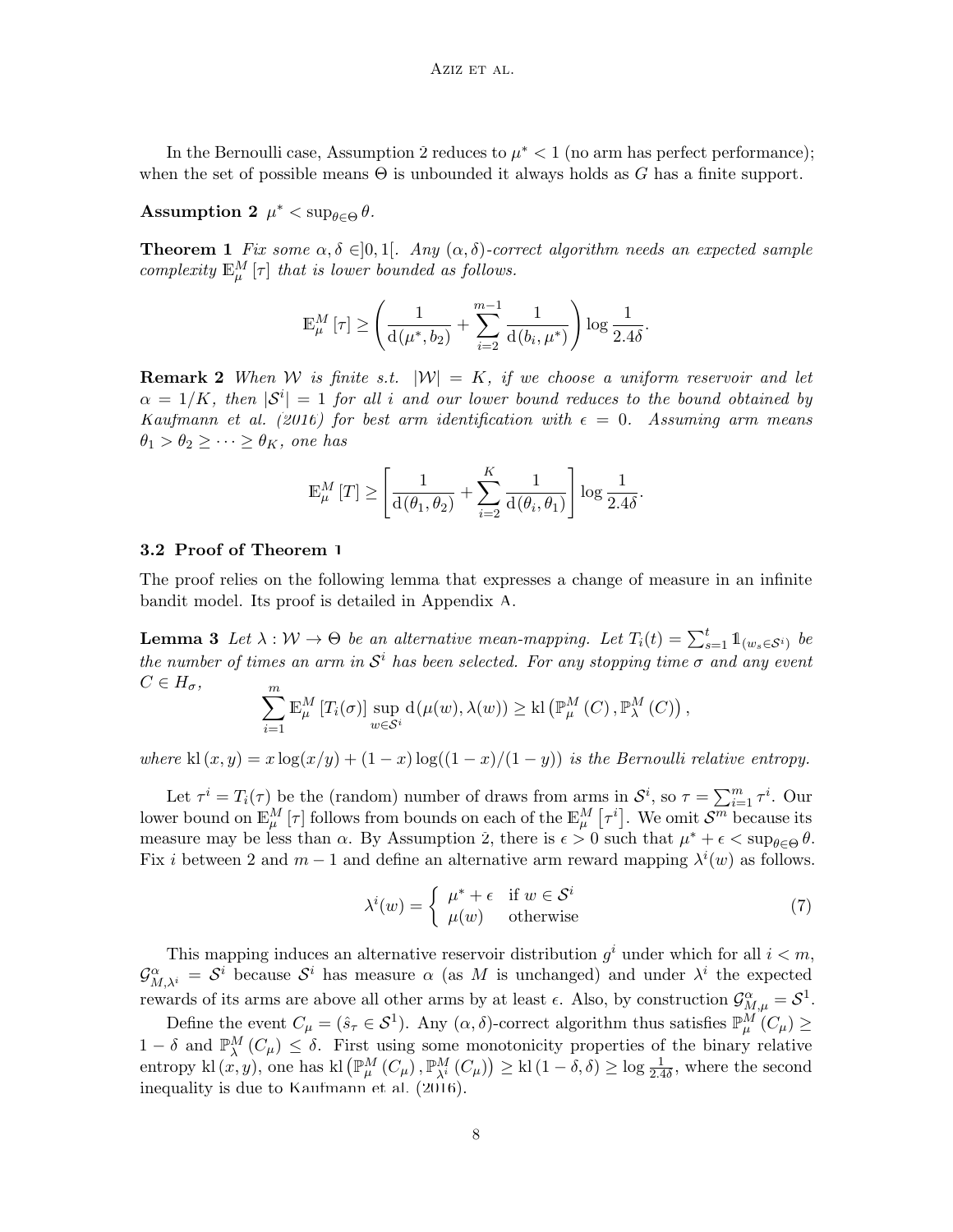Applying Lemma [3](#page-7-2) to event  $C_{\mu}$  and using the fact that  $\lambda^{j}(w) = \mu(w)$  for all  $j \neq i$ , one obtains  $\mathbb{E}_{\mu}^{M}[T^{i}]$  sup $_{w\in S^{i}}$  d $(\mu(w), \mu^{*} + \epsilon) \ge \log \frac{1}{2.4\delta}$ . Letting  $\epsilon$  go to 0 yields, for all  $i \ne 1$ ,

$$
\mathbb{E}_{\mu}^{M}\left[\tau^{i}\right] \geq \frac{1}{\sup_{w \in \mathcal{S}^{i}} d(\mu(w), \mu^{*})} \log\left(\frac{1}{2.4\delta}\right),
$$

and  $\sup_{w \in S^i} d(\mu(w), \mu^*) \leq d(b_i, \mu^*)$  as  $\theta \mapsto d(\theta, \mu^*)$  is decreasing when  $\theta < \mu^*$ .

We now define the alternative mean rewards mapping, for  $\epsilon > 0$  small enough

$$
\lambda^{1}(w) = \begin{cases} b_{2} - \epsilon & \text{if } w \in \mathcal{S}^{1} \\ \mu(w) & \text{otherwise} \end{cases}
$$
 (8)

One has  $\mathcal{G}_{M,\mu}^{\alpha} = \mathcal{S}_1$  whereas  $\mathcal{G}_{M,\lambda^1}^{\alpha} = \mathcal{S}_2$ , hence letting  $C_{\mu} = (\hat{s}_{\tau} \in \mathcal{S}_1)$  satisfies  $\mathbb{P}_{\mu}^M(C_{\mu}) \ge$ 1 *− δ* and P*<sup>M</sup> <sup>λ</sup>*<sup>1</sup> (*Cµ*) *≤ δ*. Using the same reasoning as before yields

$$
\log\left(\frac{1}{2.4\delta}\right) \le \mathbb{E}_{\mu}^{M} \left[\tau^{1}\right] \sup_{w \in \mathcal{S}^{1}} d(\mu(w), b_{2} - \epsilon) = d(\mu^{*}, b_{2} - \epsilon)
$$

Letting  $\epsilon$  go to zero yields  $\mathbb{E}_{\mu}^{M}[\tau^{1}] \geq \frac{1}{d(n^{*})}$  $d(\mu^*, b_2)$  $\log\left(\frac{1}{2}\right)$ 2*.*4*δ*  $\setminus$ . □

One can prove an *ϵ*-relaxed version of this theorem, which provides a lower bound on the number of samples needed to find an arm whose expected reward is within  $\epsilon$  of the top- $\alpha$ fraction of arms with probability at least  $1 - \delta$ . When  $\epsilon > 0$  multiple subsets may contain such arms, and the proof approach above does not work for these subsets. We instead adopt the strategy of [Mannor et al.](#page-13-10) [\(2004](#page-13-10)): at most one such subset can have probability greater than 1*/*2 of its arms being chosen by the algorithm, so we exclude this subset from our bound. We arrive at the following, which holds when  $\mu^* + \epsilon$  is in  $\Theta$  (i.e. for  $\epsilon$  small enough).

**Remark 4** *Fix some*  $\alpha, \epsilon, \delta \in ]0,1[$ , and let q be the number of subsets containing arms *within*  $\epsilon$  *of the top*  $\alpha$  *fraction.* Any  $(\alpha, \epsilon, \delta)$ -correct algorithm needs an expected sample *complexity*  $\mathbb{E}_{\mu}^{M}$  [*τ*] *that is lower bounded as follows.* 

$$
\mathbb{E}_{\mu}^{M}[\tau] \geq \left(\frac{q-1}{d(b_{1}-\epsilon,\mu^{*}+\epsilon)}+\sum_{i=q+1}^{m-1}\frac{1}{d(b_{i},\mu^{*}+\epsilon)}\right)\log\frac{1}{4\delta}.
$$

#### <span id="page-8-0"></span>**4. Algorithm and Upper Bound**

In this section we assume that  $P_{\Theta} = \{p_{\theta}, \theta \in \Theta\}$  is a one-parameter exponential family, meaning that there exists some twice differentiable convex function  $b(\theta)$  and some reference measure *ν* such that  $p_{\theta}$  has a density  $f_{\theta}$  with respect to *ν*, where  $f_{\theta}(x) = \exp(\theta x - b(\theta))$ . Distributions in an exponential family can indeed be parameterized by their means as  $\mu = b^{-1}(\theta)$ . We do not make any new assumptions on the reservoir distribution.

Under these assumptions on the arms, we present and analyze a two-phase algorithm called  $(\alpha, \epsilon)$ -KL-LUCB. We prove the  $(\alpha, \epsilon, \delta)$ -correctness of this algorithm and a high probability upper bound on its sample complexity in terms of the complexity of the reservoir distribution induced by the arm measure M and the arm reward mapping function  $\mu$ . We also show how to obtain  $(\alpha, \delta)$ -correctness under assumptions on the tail of the reservoir.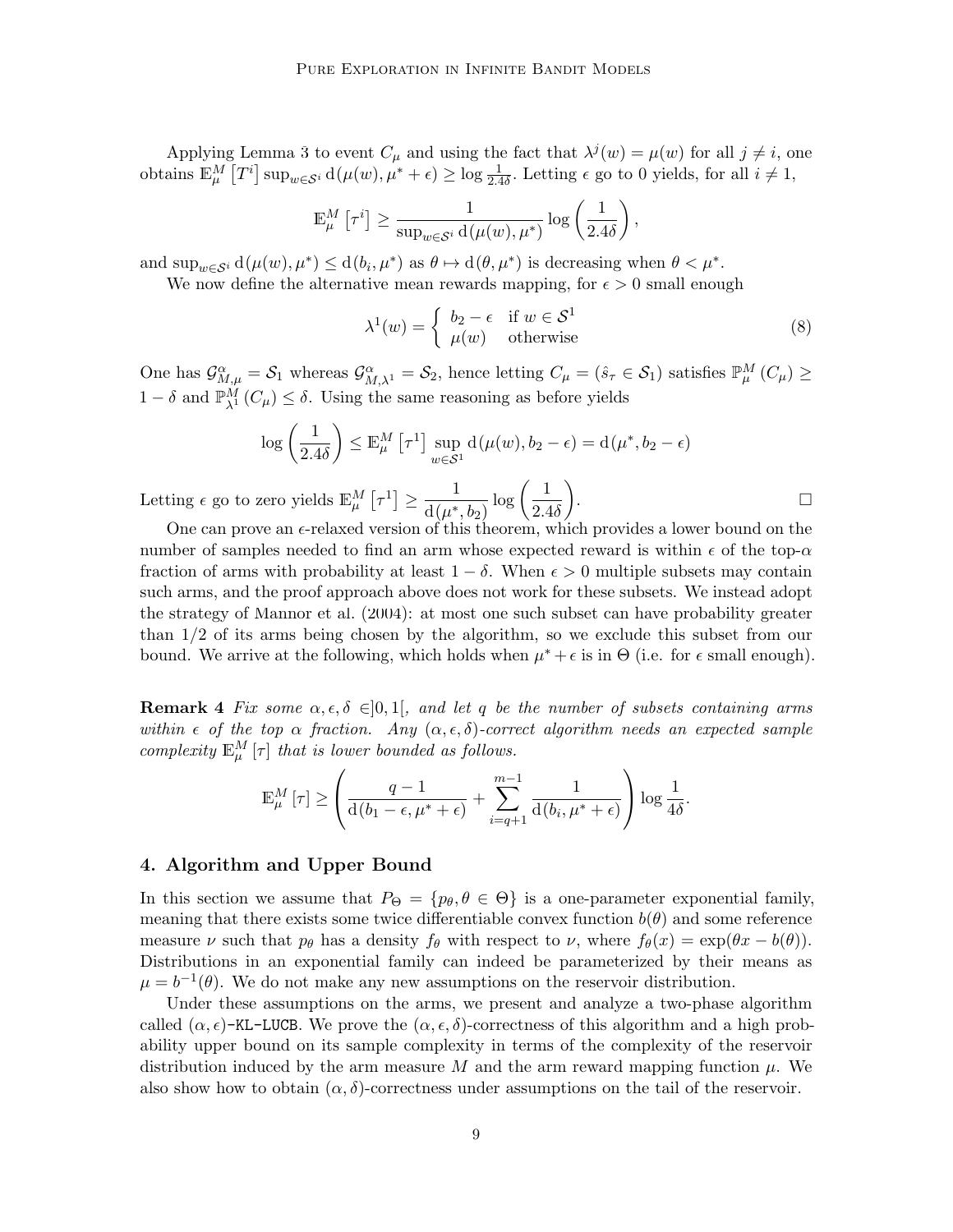# **4.1** The algorithm **Input:**  $\alpha, \epsilon, \delta > 0$

 $(\alpha, \epsilon)$ -KL-LUCB, presented as Algorithm [2](#page-9-0), is a two-phase algorithm. It first queries  $n = \frac{1}{0}$  $\frac{1}{\alpha}$  log  $\frac{2}{\delta}$  arms  $w^1, \ldots, w^n$  from *M*, the measure over  $W$ , and then runs the KL-LUCB algorithm ([Kaufmann and Kalyanakr](#page-13-4)[ishnan,](#page-13-4) [2013\)](#page-13-4) on the queried arms. KL-LUCB identifies the *m*-best arms in a multi-armed bandit model, up to some  $\epsilon > 0$ . We use it with  $m = 1$ . This algorithm adaptively selects pairs of arms to sample from based on confidence intervals on the means of the arms. These confidence intervals rely on some exploration rate

$$
\beta(t,\delta) := \log(k_1 nt^\gamma/\delta), \qquad (9)
$$

<span id="page-9-0"></span> $n=\frac{1}{2}$  $\frac{1}{\alpha}$  ln  $\frac{2}{\delta}$ **for**  $a \leftarrow 1$  **to**  $n$  **do** draw arm  $w^a \sim M$ sample arm  $w^a$  once **end for**  $t = n$  (current number of samples drawn)  $B(n) = \infty$  (stopping index) Compute confidence bounds  $U_a(n)$  and  $L_a(n)$ **while**  $B(t) > \epsilon$  **do** Draw arm  $w^{\hat{a}(t)}$  and  $w^{\hat{b}(t)}$  $t = t + 2$ Update confidence bounds, compute  $\hat{a}(t)$  and  $b(t)$  $B(t) = U_{\hat{b}(t)}(t) - L_{\hat{a}(t)}(t)$ **end while**  ${\bf return}\,\,w^{\hat{a}(t)}$ **Algorithm 2:**  $(\alpha, \epsilon)$ -KL-LUCB

for constants  $\gamma > 1$  and  $k_1 > 2(1 + \frac{1}{\gamma} - 1)$ . The upper and lower confidence bounds are

<span id="page-9-1"></span>
$$
U_a(t) := \max \left\{ \theta \in \Theta : N_a(t) \operatorname{d}(\hat{p}_a(t), \theta) \le \beta(t, \delta) \right\} \tag{10}
$$

$$
L_a(t) := \min \left\{ \theta \in \Theta : N_a(t) \operatorname{d}(\hat{p}_a(t), \theta) \le \beta(t, \delta) \right\},\tag{11}
$$

where  $N_a(t) = \sum_{s=1}^t \mathbb{1}_{\{W_s=w^a\}}$  is the number of times arm  $w^a$  was sampled by round *t* and  $\hat{p}_a(t) = \frac{1}{N_a(t)} \sum_{s=1}^t \mathbb{1}_{\{W_s=w^a\}} Z_s$  is the empirical mean reward of arm  $w^a$  at round *t*, where  $Z_s$  is an i.i.d. draw from arm  $W_s$ , with distribution  $p_{\mu}(W_s)$ . Recall that  $d(\mu_1, \mu_2)$  is the KL divergence between arm distributions parameterized by their means  $\mu_1$  and  $\mu_2$ .

For each queried arm  $w^a$ , the algorithm maintains a confidence interval  $\mathcal{I}_a(t) = [L_a(t), U_a(t)]$ on  $\mu(w^a)$ , and at any even round *t* selects two arm indexes: (1) the empirical best arm  $\hat{a}(t) \in \text{argmax}_{a=1,\dots,n}$   $\hat{p}_a(t)$ , and (2) the arm among the empirical worst arms that is most likely to be mistaken with  $\hat{a}(t)$ ,  $\hat{b}(t) = \text{argmax}_{a \neq \hat{a}(t)} U_a(t)$ . The two arms are sampled:  $W_t = w^{\hat{a}(t)}$  and  $W_{t+1} = w^{\hat{b}(t)}$  and the confidence intervals are updated. The algorithm terminates when the overlap between the associated confidence intervals is smaller than some  $\epsilon > 0$ :  $\tau = \inf\{t \in \mathbb{N}^* : L_{\hat{a}(t)}(t) > \max_{a \neq \hat{a}(t)} U_a(t) + \epsilon\}.$  The recommendation rule is  $\hat{s}_{\tau} = w^{\hat{a}(t)}$ .

#### <span id="page-9-3"></span>**4.2**  $(\alpha, \epsilon, \delta)$ -Correctness

For the algorithm to be  $(\alpha, \epsilon, \delta)$ -correct, it is sufficient that the following two events occur:

- *A* is the event that some  $w^a$  was drawn from the top- $\alpha$  fraction of the reservoir.
- <span id="page-9-2"></span>• *B* is the event that the KL-LUCB algorithm succeeds in identifying an arm within  $\epsilon$  of the best arm among the *n* arms drawn in the initialization phase.

Indeed, on  $A \cap B$  the recommended arm  $\hat{s}_{\tau} = w^{\hat{a}(\tau)}$  satisfies  $\mu(\hat{s}_{\tau}) > \max_{a} \mu(w^a) - \epsilon \geq$  $G^{-1}(1-\alpha) - \epsilon$ , hence  $\hat{s}_{\tau}$  belongs to the top- $\alpha$  fraction, up to  $\epsilon$ . We prove in Appendix [B](#page-2-0) that  $\mathbb{P}\left(A^{\complement}\right) \leq \delta/2$  and  $\mathbb{P}\left(B^{\complement}\right) \leq \delta/2$ , which yields the following result.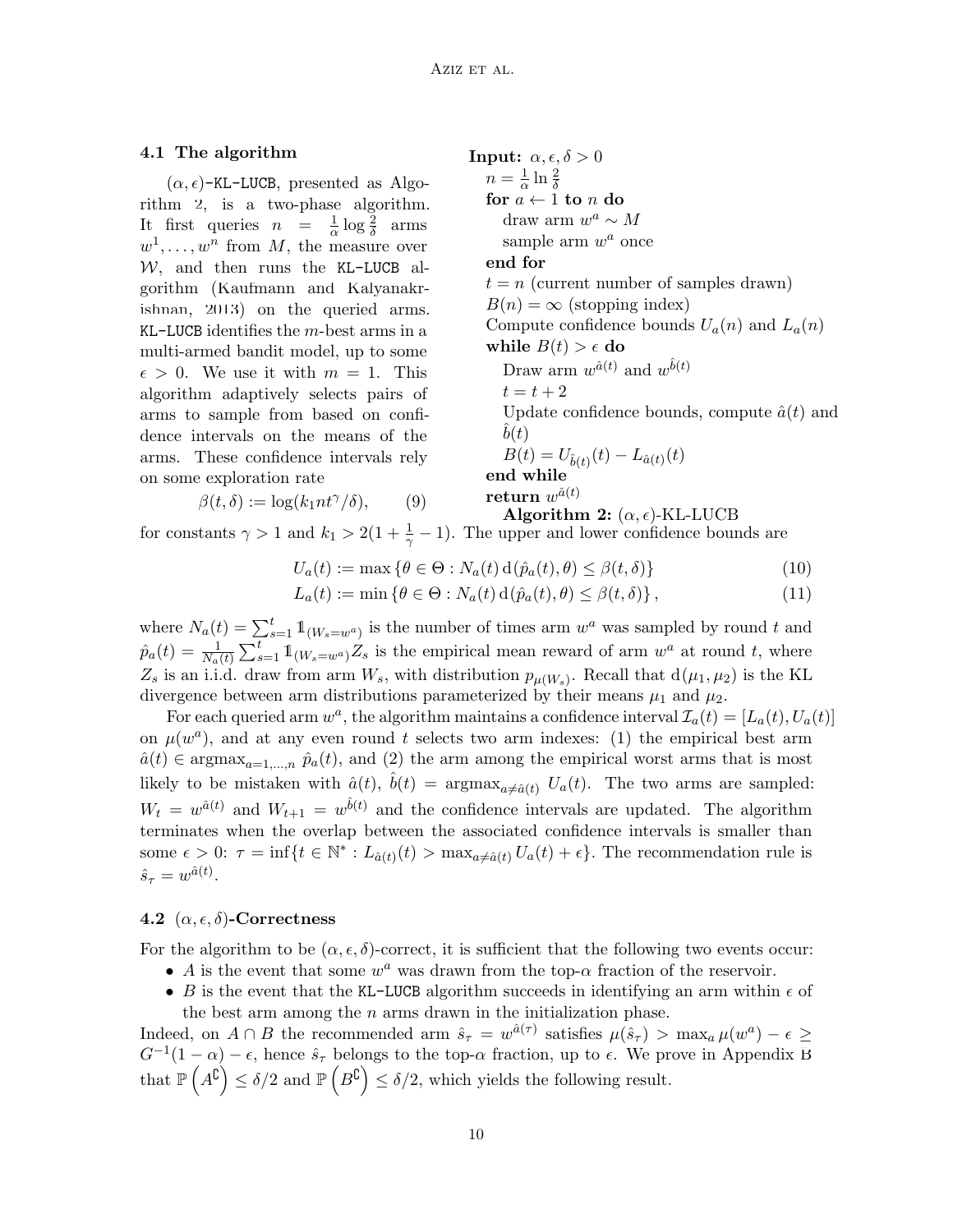**Lemma 5** *With*  $\beta(t, \delta)$  *defined in* ([9](#page-9-1))*,* ( $\alpha, \epsilon$ )-KL-LUCB returns an arm from  $\mathcal{G}_{M,\mu}^{\alpha,\epsilon}$  with prob*ability at least*  $1 - \delta$ *.* 

It follows that when the parameter  $\epsilon$  is chosen small enough, e.g.,  $\epsilon < G^{-1}(1-\frac{\alpha}{2})$ 2 ) *−*  $G^{-1}(1-\alpha)$ ,  $(\alpha,\epsilon)$ -KL-LUCB is  $(\alpha/2,\delta)$ -correct. For example, under the tail assumption [3](#page-5-0),  $\epsilon$  can be chosen of order  $c\alpha^{1/\beta}$ . However, when nothing is known about the reservoir distribution (e.g. it may not even be smooth) we are not aware of an algorithm to choose  $\epsilon$  to provide a  $(\alpha, \delta)$ -correctness guarantee.

#### **4.3 Sample Complexity of** (*α, ϵ*)-KL-LUCB

Recall the partition of *W* into subsets  $S^i$  of measure  $\alpha$  for  $1 \leq i \leq m$ , where  $S^i = \{w \in \mathcal{W}$ :  $\mu(w) ∈ ]b_i, b_{i-1}]$ }. We define our sample complexity bound in terms of the complexity term:

$$
\overline{H}_{\alpha,\epsilon} = \frac{2}{\epsilon^2} + \sum_{i=2}^{m} \frac{1}{\max(\epsilon^2/2, \mathrm{d}^*(b_{i-1}, b_1))},\tag{12}
$$

where  $d^*(p, q)$  is the Chernoff information between two reward distributions parameterized by their means *p* and *q*. This quantity is closely related to the KL-divergence: it is defined as  $d^*(p,q) = d(z^*,p)$  where  $z^*$  is the unique solution in z to  $d(z,p) = d(z,q)$ .

Let the random variable  $\tau$  be the number of samples used by  $(\alpha, \epsilon)$ -KL-LUCB. The following upper bound on *τ* holds.

<span id="page-10-1"></span>**Theorem 6** *Let*  $\alpha, \delta$  *such that*  $0 < \delta \leq \alpha \leq 1/3$ *. The*  $(\alpha, \epsilon)$ -KL-LUCB algorithm with *exploration rate β*(*t, δ*) *defined by* ([9](#page-9-1)) *and a parameter ϵ >* 0 *is* (*α, ϵ, δ*)*-correct and satisfies, with probability at least*  $1 - 7\delta$ *,* 

$$
\tau \leq 12C_0(\gamma)\overline{H}_{\alpha,\epsilon}\log^2\frac{1}{\delta} + o\left(\log^2\frac{1}{\delta}\right),\,
$$

*with*  $C_0(\gamma)$  *such that*  $C_0(\gamma) \geq \gamma \log(C_0(\gamma)) + 1 + \frac{\gamma}{e}$ .

Theorem [6](#page-10-1) only presents the leading term in  $\delta$  (when  $\delta$  goes to zero) of the sample complexity upper bound, but an explicit upper bound can be extracted from the proof of Theorem [6](#page-10-1), given in Appendix [D](#page-8-0).

#### <span id="page-10-0"></span>**4.4 Comparison and Discussion**

Our  $\epsilon$ -relaxed bounds simplify, for appropriate constants  $c_1, c_2$  and small enough  $\epsilon$ , to

$$
\mathbb{E}_{\mu}^{M} \left[ \tau \right] \geq c_1 \left( \frac{1}{d(b_1 - \epsilon, b_0 + \epsilon)} + \sum_{i=3}^{m-1} \frac{1}{d(b_i, b_0 + \epsilon)} \right) \log \frac{1}{\delta},
$$
  

$$
\tau \leq c_2 \left( \frac{4}{\epsilon^2} + \sum_{i=2}^{m-1} \frac{1}{d^*(b_i, b_1)} \right) \log^2 \frac{1}{\delta}.
$$

A log factor separates our bounds, and the upper bound complexity term is slightly larger than that in the lower bound. KL-divergence in the lower bound is of comparable scale to Chernoff information in the upper bound: in the Bernoulli case one has  $\frac{(\mu^* - x)^2}{2}$  <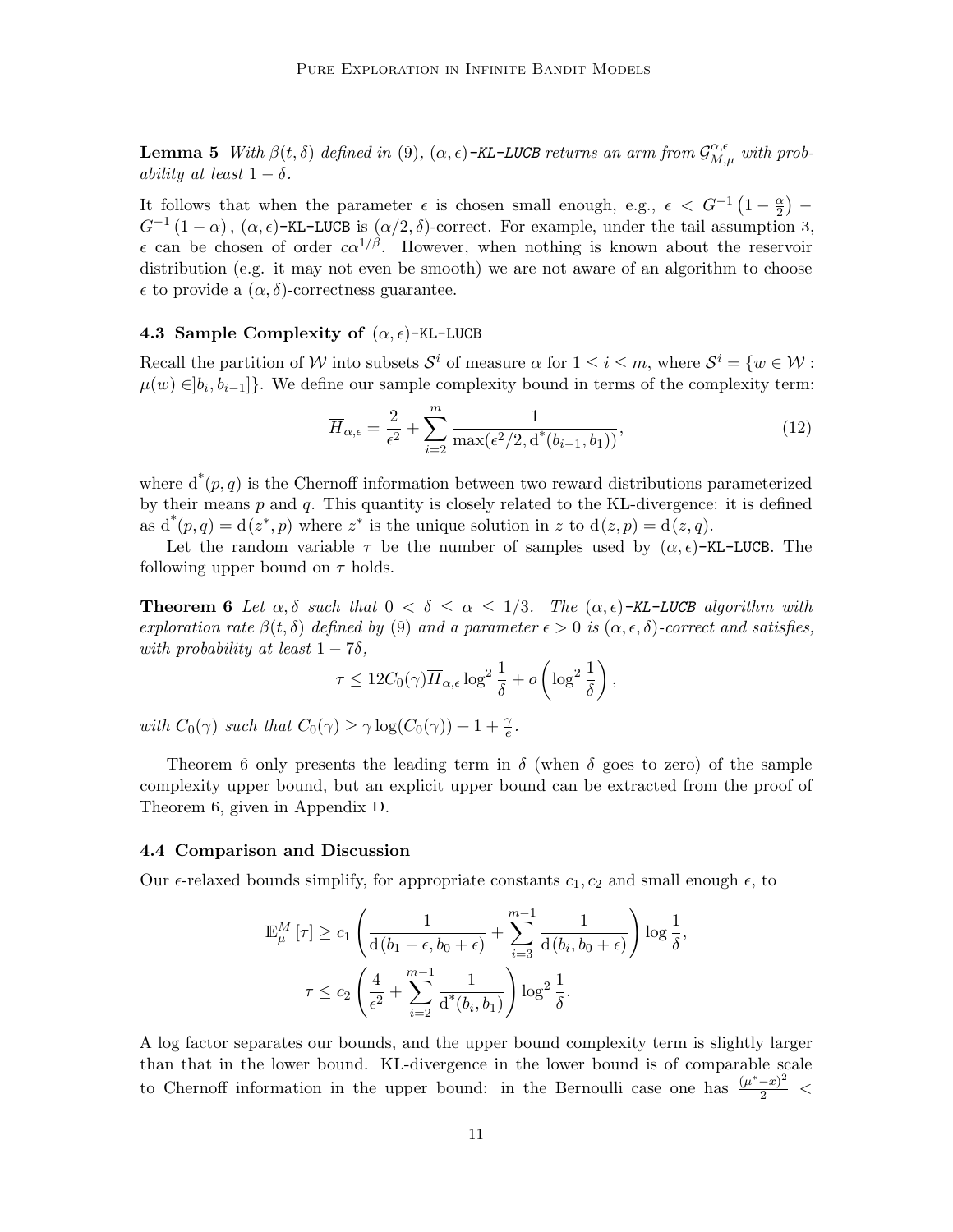$d^{*}(x, \mu^{*}) < d(x, \mu^{*}) < \frac{(\mu^{*}-x)^{2}}{(\mu^{*}(1-\mu^{*})^{2})}$  $\frac{(\mu^* - x)^2}{\mu^*(1 - \mu^*)}$ . However, for  $i \neq 1$ , d<sup>\*</sup>(b<sub>*i*</sub>, b<sub>1</sub>) is slightly smaller than  $d(b_i, b_0 + \epsilon)$ , while  $\epsilon^2$  is smaller than  $d(b_1 - \epsilon, b_0 + \epsilon)$ . These differences are reduced as  $\alpha$  is decreased.

When  $\delta$  is not too small, the extra  $\log \frac{1}{\delta}$  factor is small compared to the constants in our upper bound. It is well-established for finite bandit models that for a wide variety of algorithms the sample complexity scales like  $\log \frac{1}{\delta}$ . The additional log factor comes from the fact that each phase of our algorithm needs a  $\delta$ -correctness guarantee. In our first phase, we choose a number of arms to draw from the reservoir without drawing any rewards from those arms. In the second phase, we observe rewards from our arms without drawing any new arms from the reservoir. It is an interesting open question to prove whether in any such two-phase algorithm the  $\log^2 \frac{1}{\delta}$  term is avoidable. It is not hard to show that the first phase must draw at least  $\frac{c}{\alpha} \log \frac{1}{\delta}$  arms for some constant *c* in order to obtain a single arm from the top-*α* fraction with high probability, but the *expected* number of arms in the top-*α* fraction is already  $c \log \frac{1}{\delta}$  in this case. The second phase can be reduced to a problem of finding one of the top *m* arms, or of finding one arm above the unknown threshold  $G^{-1}(1-\alpha)$ , but we are not aware of a lower bound on these problems even for the finite case.

Despite all this, it seems likely that a one-phase algorithm can avoid the quadratic dependence on  $\log \frac{1}{\delta}$ . Indeed, [Jamieson et al.](#page-13-12) [\(2016\)](#page-13-12) provides such an algorithm for the special case of reservoirs involving just two expected rewards. They employ a subroutine which returns the target coin with constant probability by drawing a number of coins that does not depend on *δ*. They wrap this subroutine in a *δ*-correct algorithm which iteratively considers progressively more challenging reservoirs, terminating when a target coin is identified. We agree with the authors that adapting this approach for general reservoirs is an interesting research direction. However their method relies on the special shape of their reservoir and it is not immediately clear how it might be generalized.

#### **5. Conclusion**

In contrast with previous approaches to bandit models, we have limited consideration to changes of distribution which change only the mean mapping  $\mu$  and not the measure M over arms  $W$ . This allows us to analyze infinite bandit models without a need to integrate over the full reservoir distribution, so we can prove results for reservoirs which are not even smooth. We proved a lower bound on the sample complexity of the problem, and we introduced an algorithm with an upper bound within a log factor of our lower bound.

An interesting future direction is to study improved algorithms, namely one-phase algorithms which alternate between sampling arms to estimate the reservoir and drawing new arms to obtain better arms with higher confidence. These algorithms might be able to have only a  $\log \frac{1}{\delta}$  instead of  $\log^2 \frac{1}{\delta}$  dependency in the upper bound. In practice, however, the algorithm we present exhibits good empirical performance.

**Acknowledgement.** We thank Virgil Pavlu for the fruitful discussions and his efforts that made this project better. E. Kaufmann acknowledges the support of the French Agence Nationale de la Recherche (ANR), under grant ANR-16-CE40-0002 (project BADASS).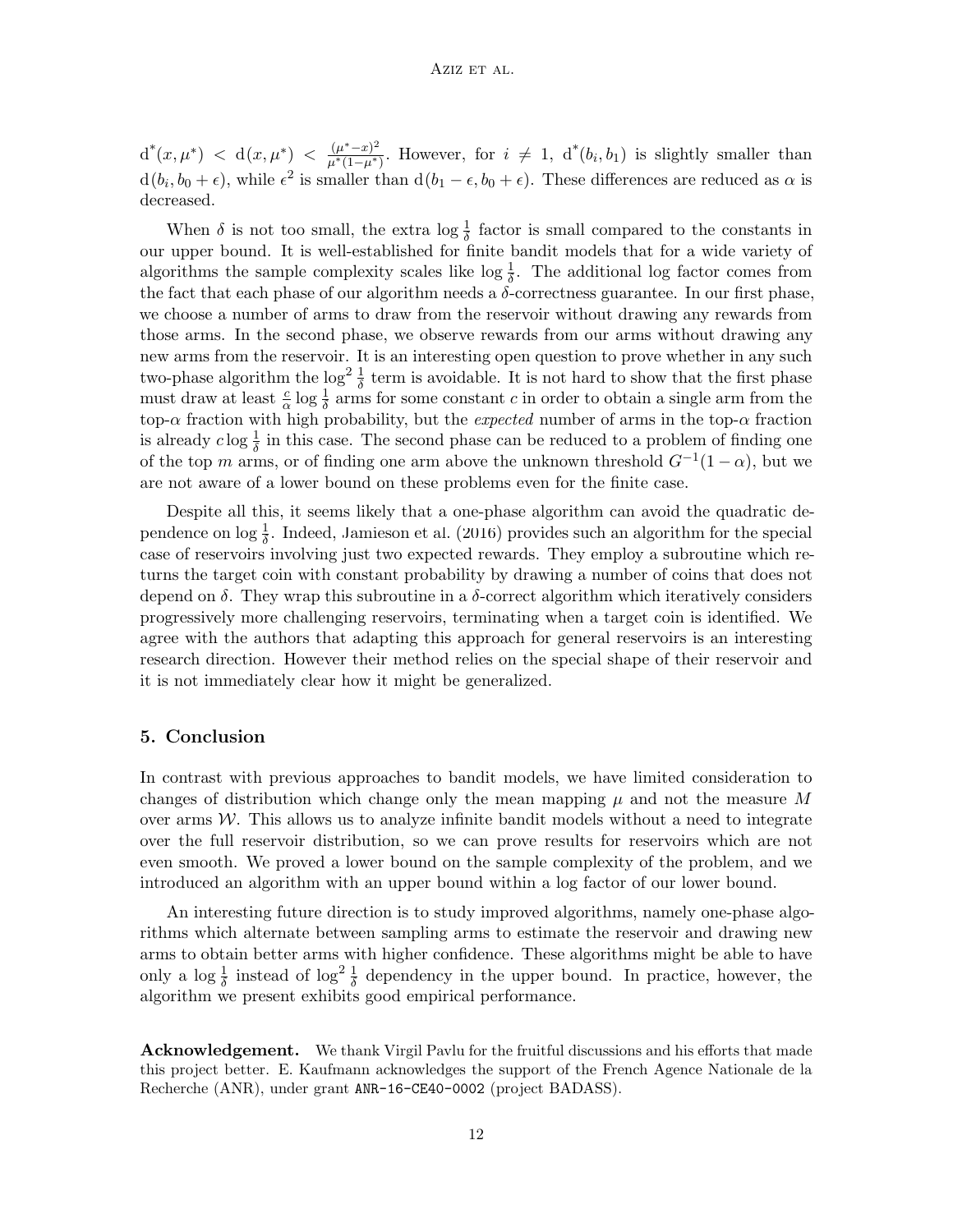## **References**

- <span id="page-12-1"></span>Ron Appel, Thomas Fuchs, Piotr Dollar, and Pietro Perona. Quickly boosting decision trees – pruning underachieving features early. In *Proceedings of the 30th International Conference on Machine Learning (ICML)*, 2013.
- <span id="page-12-11"></span>J-Y. Audibert, S. Bubeck, and R. Munos. Best Arm Identification in Multi-armed Bandits. In *Proceedings of the 23rd Conference on Learning Theory*, 2010.
- <span id="page-12-6"></span>Donald A. Berry, Robert W. Chen, Alan Zame, David C. Heath, and Larry A. Shepp. Bandit problems with infinitely many arms. *Ann. Statist.*, 25(5):2103–2116, 10 1997. doi: 10.1214/aos/ 1069362389.
- <span id="page-12-7"></span>Thomas Bonald and Alexandre Proutière. Two-target algorithms for infinite-armed bandits with bernoulli rewards. In *Advances in Neural Information Processing Systems (NIPS)*. 2013.
- <span id="page-12-12"></span>S. Bubeck, R. Munos, and G. Stoltz. Pure Exploration in Finitely Armed and Continuous Armed Bandits. *Theoretical Computer Science 412, 1832-1852*, 412:1832–1852, 2011a.
- <span id="page-12-5"></span>S. Bubeck, R. Munos, G. Stoltz, and C. Szepesv´ari. X-armed bandits. *Journal of Machine Learning Research*, 12:1587–1627, 2011b.
- <span id="page-12-15"></span>A.N Burnetas and M. Katehakis. Optimal adaptive policies for sequential allocation problems. *Advances in Applied Mathematics*, 17(2):122–142, 1996.
- <span id="page-12-2"></span>R. Busa-Fekete and B. Kégl. Fast boosting using adversarial bandits. In *Proceedings of the 27th International Conference on Machine Learning (ICML)*, 2010. http://www.machinelearning.org.
- <span id="page-12-9"></span>Alexandra Carpentier and Michal Valko. Simple regret for infinitely many armed bandits. *CoRR*, abs/1505.04627, 2015.
- <span id="page-12-13"></span>Karthekeyan Chandrasekaran and Richard M. Karp. Finding the most biased coin with fewest flips. *CoRR*, abs/1202.3639, 2012.
- <span id="page-12-14"></span>Arghya Roy Chaudhuri and Shivaram Kalyanakrishnan. Pac identification of a bandit arm relative to a reward quantile. In *AAAI*, 2017.
- <span id="page-12-8"></span>Yahel David and Nahum Shimkin. Infinitely many-armed bandits with unknown value distribution. *European Conference, ECML PKDD*, pages 307–322, 2014.
- <span id="page-12-3"></span>Charles Dubout and François Fleuret. Adaptive sampling for large scale boosting. *J. Mach. Learn. Res.*, 15(1):1431–1453, January 2014. ISSN 1532-4435.
- <span id="page-12-4"></span>G. Escudero, L. M`arquez, and G. Rigau. Using lazyboosting for word sense disambiguation. In *The Proceedings of the Second International Workshop on Evaluating Word Sense Disambiguation Systems*, 2001.
- <span id="page-12-10"></span>E. Even-Dar, S. Mannor, and Y. Mansour. Action Elimination and Stopping Conditions for the Multi-Armed Bandit and Reinforcement Learning Problems. *Journal of Machine Learning Research*, 7: 1079–1105, 2006.
- <span id="page-12-0"></span>Yoav Freund and Robert E. Schapire. Experiments with a new boosting algorithm. In *Proceedings of the Thirteenth International Conference on International Conference on Machine Learning*, ICML'96, pages 148–156, San Francisco, CA, USA, 1996. Morgan Kaufmann Publishers Inc. ISBN 1-55860-419-7.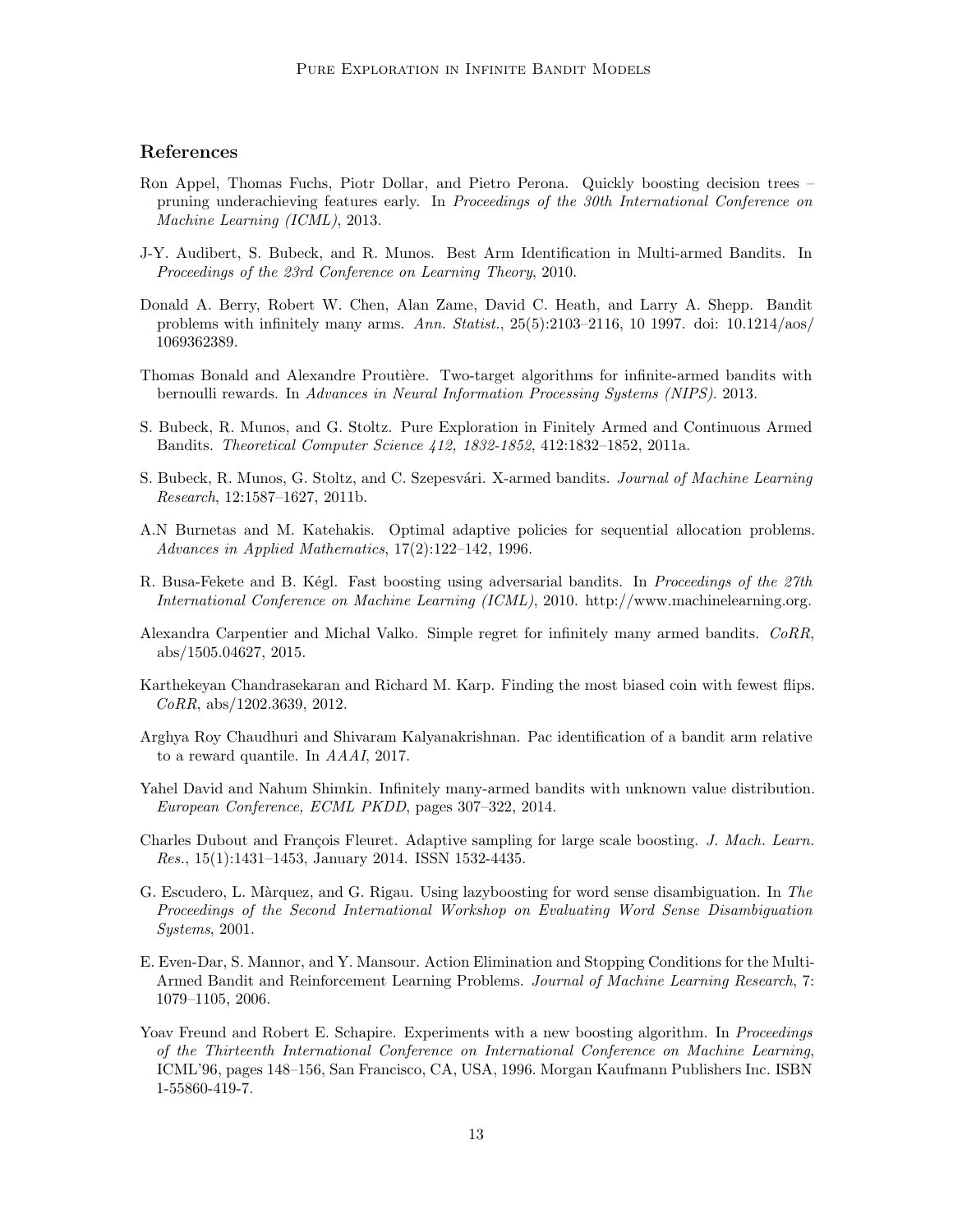- <span id="page-13-9"></span>Victor Gabillon, Mohammad Ghavamzadeh, and Alessandro Lazaric. Best arm identification: A unified approach to fixed budget and fixed confidence. In *Advances in Neural Information Processing Systems (NIPS)*. 2012.
- <span id="page-13-11"></span>Aurélien Garivier and Emilie Kaufmann. Optimal best arm identification with fixed confidence. In *Proceedings of the 29th Conference On Learning Theory*, 2016.
- <span id="page-13-1"></span>Jean-Bastien Grill, Michal Valko, and Rémi Munos. Black-box optimization of noisy functions with unknown smoothness. In *Advances on Neural Information Processing Systems (NIPS)*, 2015.
- <span id="page-13-12"></span>Kevin Jamieson, Daniel Haas, and Ben Recht. The Power of Adaptivity in Identifying Statistical Alternatives. In *Advances on Neural Information Processing Systems (NIPS)*, 2016.
- <span id="page-13-8"></span>Shivaram Kalyanakrishnan, Ambuj Tewari, Peter Auer, and Peter Stone. PAC subset selection in stochastic multi-armed bandits. In *Proceedings of the 29th International Conference on Machine Learning, (ICML)*, 2012.
- <span id="page-13-7"></span>Zohar Karnin, Tomer Koren, and Oren Somekh. Almost optimal exploration in multi-armed bandits. In *Proceedings of the 30th International Conference on Machine Learning (ICML-13)*, 2013.
- <span id="page-13-6"></span>E. Kaufmann and A. Garivier. Learning the distribution with largest mean: two bandit frameworks. *arXiv:1702.00001*, 2017.
- <span id="page-13-4"></span>E. Kaufmann and S. Kalyanakrishnan. Information complexity in bandit subset selection. In *Proceeding of the 26th Conference On Learning Theory.*, 2013.
- <span id="page-13-3"></span>E. Kaufmann, O. Cappé, and A. Garivier. On the Complexity of Best Arm Identification in Multi-Armed Bandit Models. *Journal of Machine Learning Research*, 17(1):1–42, 2016.
- <span id="page-13-0"></span>R. Kleinberg, A. Slivkins, and E. Upfal. Multi-armed bandit in metric spaces. In *Proceedings of the 40th ACM Symposium on Theory of Computing*, 2008.
- <span id="page-13-13"></span>T.L. Lai and H. Robbins. Asymptotically efficient adaptive allocation rules. *Advances in Applied Mathematics*, 6(1):4–22, 1985.
- <span id="page-13-14"></span>S. Magureanu, R. Combes, and A. Proutière. Lipschitz Bandits: Regret lower bounds and optimal algorithms. In *Proceedings on the 27th Conference On Learning Theory*, 2014.
- <span id="page-13-10"></span>Shie Mannor, John N. Tsitsiklis, Kristin Bennett, and Nicol Cesa-bianchi. The sample complexity of exploration in the multi-armed bandit problem. *Journal of Machine Learning Research*, 5:2004, 2004.
- <span id="page-13-5"></span>William R. Thompson. On the likelihood that one unknown probability exceeds another in view of the evidence of two samples. *Biometrika*, 25(3/4):285–294, 1933.
- <span id="page-13-2"></span>Yizao Wang, Jean yves Audibert, and Rémi Munos. Algorithms for infinitely many-armed bandits. In *Advances in Neural Information Processing Systems (NIPS)*. 2009.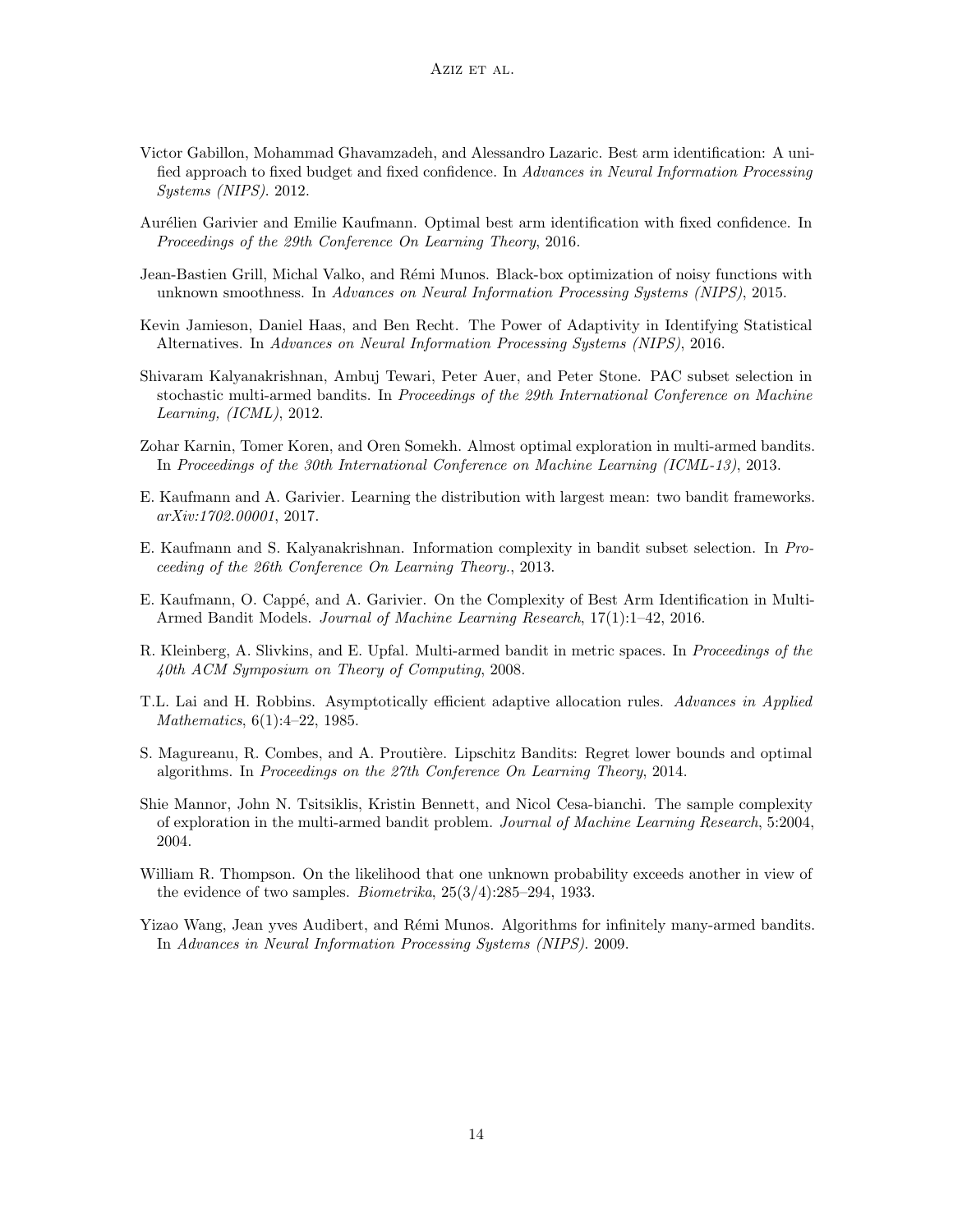#### **Appendix A. Changes of distribution in infinite bandit models**

#### <span id="page-14-0"></span>**A.1 Proof of Lemma [3](#page-7-2)**

We describe in this section the key results that allow us to adapt *changes of distribution* arguments to the infinite bandit setting. Lemma [3](#page-7-2) follows easily from Lemma [7](#page-14-1) and Lemma [8](#page-14-2) that are stated below and proved in the next two sections.

All the regret or sample complexity lower bounds in bandit models rely on change of distributions arguments (see, e.g. [Lai and Robbins](#page-13-13) [\(1985\)](#page-13-13); [Burnetas and Katehakis](#page-12-15) [\(1996](#page-12-15)); [Audibert et al.](#page-12-11) [\(2010](#page-12-11))). A change of distribution relates the probability of an event under a given bandit model to the probability of that event under an alternative bandit model, that is "not too far" from the initial model but under which the performance of the algorithm is supposed to be completely different. [Magureanu et al.](#page-13-14) ([2014\)](#page-13-14); [Kaufmann et al.](#page-13-3) [\(2016](#page-13-3)) recently found an elegant formulation for such a change of distribution in terms of the expected log-likelihood ratio and we explain below how we generalize these tools to the infinite bandit model.

Given an infinite bandit model  $(M, \mu)$ , one may consider an alternative bandit model  $(M, \lambda)$  in which the measure M is similar but the mean function is different:  $\lambda \neq \mu$ . As mentioned in Section [2.1](#page-2-1), we consider strategies such that  $\mathbb{P}_{\mu}^{M}(W_t|H_{T-1})$  is independent from  $\mu$ . Hence, defining the log-likelihood ratio between  $(M, \mu)$  and  $(M, \lambda)$  at round t as  $L_{\mu,\lambda}(t) = \log(\ell(H_t;\mu,M)/\ell(H_t;\lambda,M))$ , where the likelihood is defined in ([1](#page-3-0)), one has

<span id="page-14-3"></span>
$$
L_{\mu,\lambda}(T) = \sum_{t=1}^{T} \log \frac{f_{\mu(W_t)}(Z_t)}{f_{\lambda(W_t)}(Z_t)}.
$$
\n(13)

The following result generalizes Lemma 1 in [Kaufmann et al.](#page-13-3) ([2016\)](#page-13-3) to the infinite bandit model. It permits to relate the expected log-likelihood ratio to the probability of any event under the two different models.

<span id="page-14-1"></span>**Lemma 7** Let  $\sigma$  be a stopping time and  $\mu$  and  $\lambda$  be two reward mappings. For any event  $C$  *in*  $H_{\sigma}$ *,* 

$$
\mathbb{E}_{\mu}^{M}[L_{\mu,\lambda}(\sigma)] \geq \mathrm{kl}\left(\mathbb{P}_{\mu}^{M}(C),\mathbb{P}_{\lambda}^{M}(C)\right),
$$

*where* kl  $(x, y) = x \log(x/y) + (1 - x) \log((1 - x)/(1 - y))$  *is the Bernoulli relative entropy.* 

The next result provides an upper bound on the expected log-likelihood ratio. While in a classic multi-armed bandit model, the log-likelihood can be expressed as a sum that features the expected number of draws of each arm, such a quantity would not be defined in the infinite bandit model. Hence, we need to introduce a partition of  $W$ .

<span id="page-14-2"></span>**Lemma 8** Fix  $S_1, \ldots, S_m$  a partition of W and let  $T_i(t) = \sum_{s=1}^t \mathbb{1}_{(w_s \in S^i)}$  be the number of *times an arm in*  $S<sup>i</sup>$  *has been selected. For any stopping time*  $\sigma$ *,* 

$$
\mathbb{E}_{\mu}^{M}[L_{\mu,\lambda}(\sigma)] \leq \sum_{i=1}^{m} \mathbb{E}_{\mu}^{M}[T_i(\sigma)] \sup_{w \in S^i} d(\mu(w), \lambda(w)).
$$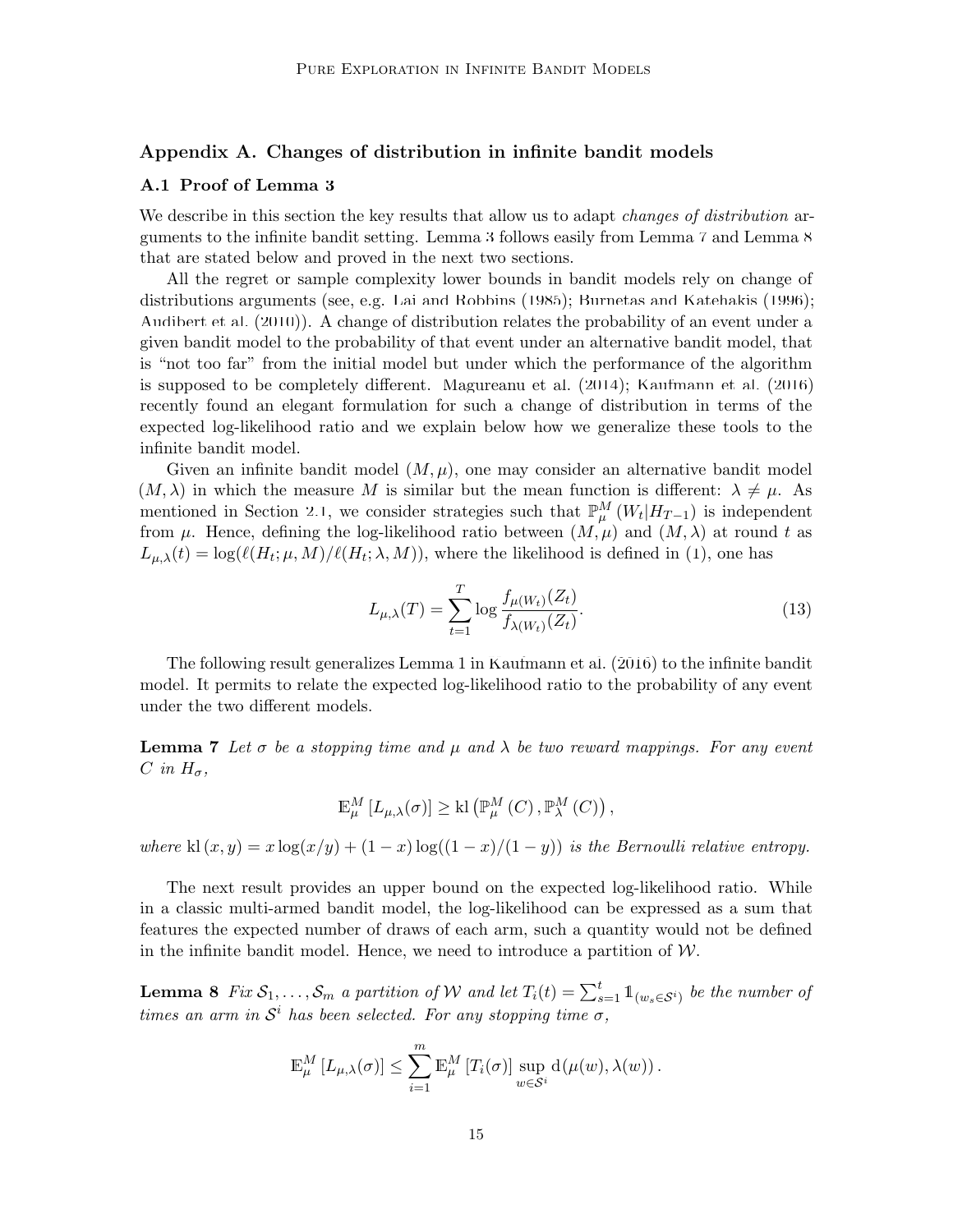#### **A.2 Proof of Lemma [7](#page-14-1)**

The proof for the infinite case follows the argument by [Kaufmann et al.](#page-13-3) ([2016\)](#page-13-3) for the finite case. First, the conditional Jensen's inequality is applied, given the convexity of exp(*−x*). The expectation derivations hold for our infinite arms case without modification. The only necessary statement for which the finite case proof needs updating,  $\mathbb{P}_{\lambda}^{M}(C)$  =  $\mathbb{E}_{\mu}^{M}$  [ $\mathbb{1}_{(C)} \exp(-L_{\mu,\lambda}(\sigma))$ ], is proven for our infinite case setting as Lemma [9.](#page-15-0)

<span id="page-15-0"></span>**Lemma 9** *Let*  $\mu$  *and*  $\lambda$  *be two arm reward mappings,*  $L_{\mu,\lambda}(T)$  *be the log likelihood ratio defined in* [\(13](#page-14-3)) *and C be an (event) subset of histories of length T. Then*

$$
\mathbb{P}^M_\lambda \left( C \right) = \mathbb{E}^M_\mu \left[ \mathbb{1}_{\left( C \right)} \cdot \exp(- L_{\mu,\lambda}(T)) \right]
$$

**Proof of Lemma [9.](#page-15-0)** Let  $\ell(H_T; \mu, M)$  be the likelihood function defined in ([1\)](#page-3-0). We introduce furthermore the notation  $h_t = (W_1, Z_1, \ldots, W_t, Z_t), \mathbf{w}_T = (W_1, \ldots, W_T)$  and  $z_T = (Z_1, \ldots, Z_T)$ . Recall that a strategy is such that conditional density of  $W_t$  given  $H_{t-1}$ does not depend on the mean reward mapping but only on the reservoir distribution: we denote it by  $\mathbb{P}_M(W_t|H_{t-1})$ . The proof of Lemma [9](#page-15-0) follows from the following inequalities.

$$
\mathbb{P}_{\lambda}^{M}(C) = \mathbb{E}_{\lambda}^{M} [\mathbb{1}_{(C)}] = \int \mathbb{1}_{(C)} (H_{T}) \ell(H_{T}; \lambda, M) dH_{T}
$$
\n
$$
= \int \mathbb{1}_{(C)} (h_{T}) \prod_{t=1}^{T} f_{\lambda(W_{t})} (Z_{t}) \mathbb{P}_{M}(W_{t} | h_{t-1}) d\mathbf{w}_{T} d\mathbf{z}_{T}
$$
\n
$$
= \int \mathbb{1}_{(C)} (h_{T}) \prod_{t=1}^{T} \frac{f_{\lambda(W_{t})} (Z_{t})}{f_{\mu(W_{t})} (Z_{t})} \prod_{t=1}^{T} f_{\mu(W_{t})} (Z_{t}) \mathbb{P}_{M}(W_{t} | h_{t-1}) d\mathbf{w}_{T} d\mathbf{z}_{T}
$$
\n
$$
= \int \mathbb{1}_{(C)} (H_{T}) \prod_{t=1}^{T} \frac{f_{\lambda(W_{t})} (Z_{t})}{f_{\mu(W_{t})} (Z_{t})} \ell(H_{T}; \mu, M) dH_{T}
$$
\n
$$
= \mathbb{E}_{\mu}^{M} \left[ \mathbb{1}_{(C)} \cdot \prod_{t=1}^{T} \frac{f_{\lambda(W_{t})} (Z_{t})}{f_{\mu(W_{t})} (Z_{t})} \right].
$$

#### **A.3 Proof of Lemma [8](#page-14-2)**

The proof follows from the following inequalities.

$$
\mathbb{E}_{\mu}^{M} [L_{\mu,\lambda}(\sigma)]
$$
\n
$$
= \mathbb{E}_{\mu}^{M} \left[ \sum_{t=1}^{\infty} \mathbb{E}_{\mu}^{M} \left[ \mathbb{1}_{(\sigma \geq t-1)} \log \frac{f_{\mu(W_t)}(Z_t)}{f_{\lambda(W_t)}(Z_t)} \middle| H_{t-1} \right] \right]
$$
\n
$$
= \mathbb{E}_{\mu}^{M} \left[ \sum_{t=1}^{\infty} \mathbb{1}_{(\sigma \geq t-1)} d(\mu(W_t), \lambda(W_t)) \right]
$$
\n
$$
\leq \mathbb{E}_{\mu}^{M} \left[ \sum_{i=1}^{m} \sum_{t=1}^{\sigma} \mathbb{1}_{(W_t \in S^i)} \sup_{w \in S^i} d(\mu(w), \lambda(w)) \right]
$$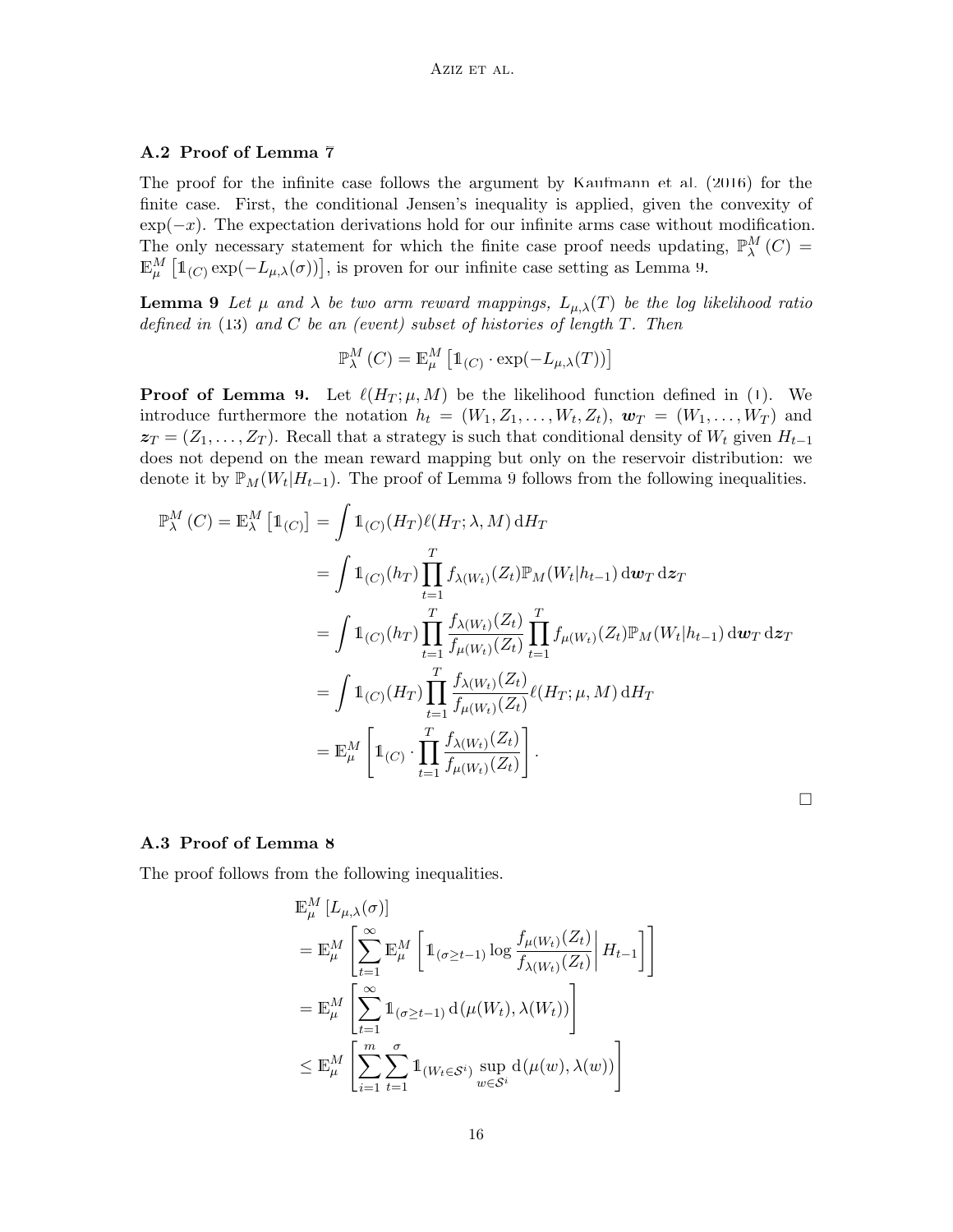# **Appendix B. Proof of Lemma [5](#page-9-2)**

Letting

$$
A = (\exists a \le n : \mu(w^a) > G^{-1}(1 - \alpha))
$$
  

$$
B = (\mu_{\hat{a}(\tau)} \ge \max_a \mu_a - \epsilon),
$$

Lemma [5](#page-9-2) follows from the fact that  $\mathbb{P}\left(A^{\complement}\right) \leq \frac{\delta}{2}$  $\frac{\delta}{2}$  and  $\mathbb{P}\left(B^{\complement}\right) \leq \frac{\delta}{2}$  $\frac{\delta}{2}$ , that we now prove.

First, by definition of the reservoir distribution *G* and the fact that  $\mu(W^t)$  are i.i.d. samples from it, one has

$$
\mathbb{P}\left(A^{\complement}\right) = \mathbb{P}\left(\bigcap_{a=1}^{n} \left(\mu(w^{a}) \leq G^{-1}(1-\alpha)\right)\right) = (1-\alpha)^{n}
$$

$$
= \exp\left(-n\log\left(\frac{1}{1-\alpha}\right)\right)
$$

$$
= \exp\left(-\log\left(\frac{2}{\delta}\right)\frac{1}{\alpha}\log\left(\frac{1}{1-\alpha}\right)\right) \leq \frac{\delta}{2},
$$

using that  $-\log(1-x) > x$ .

The upper bound on  $\mathbb{P}(B^{\mathbb{C}})$  follows the same lines as that of the correctness of the KL-LUCB algorithm ([Kaufmann and Kalyanakrishnan,](#page-13-4) [2013\)](#page-13-4), however note that we are able to use a smaller exploration rate compared to this work. Abusing notation slightly we let  $\mu_a := \mu(w^a)$ , and letting  $(1) = \operatorname{argmax}_a \mu_a$  we have

$$
B^{\complement} \subseteq (\exists t \in \mathbb{N} : \mu_{(1)} > U_{(1)}(t)) \bigcup_{a: \mu_a < \mu_{(1)} - \epsilon} (\exists t \in \mathbb{N} : L_a(t) > \mu_a).
$$

Let  $d^-(x, y) := d(x, y) 1\!\!1_{(x>y)}$ . For each  $a, P(\exists t \in \mathbb{N}: L_a(t) > \mu_a | \mu_a)$  is upper bounded by

$$
\mathbb{P}(\exists t \in \mathbb{N} : N_a(t) d^-(\hat{p}_a(t), \mu_a) > \beta(t, \delta))
$$
\n
$$
\leq \mathbb{P}(\exists t \in \mathbb{N} : N_a(t) d^-(\hat{p}_a(t), \mu_a) > \beta(N_a(t), \delta))
$$
\n
$$
\leq \mathbb{P}(\exists s \in \mathbb{N} : s d^-(\hat{p}_a(t), \mu_a) > \beta(s, \delta))
$$
\n
$$
\leq \sum_{s=1}^{\infty} \exp(-\beta(s, \delta)) \leq \frac{\delta}{k_1 n} \sum_{t=1}^{\infty} \frac{1}{t^{\gamma}} \leq \frac{\delta}{2n},
$$

where we use a union bound together with Chernoff's inequality and the fact that  $k_1$  is chosen to be larger than  $2\sum_t \frac{1}{t^{\gamma}}$  $\frac{1}{t^{\gamma}}$ . Similar reasoning shows that

$$
\mathbb{P}\left(\exists t\in\mathbb{N}:\mu_{(1)}>U_{(1)}(t)\right)\leq\frac{\delta}{2n},
$$

and a union bound yields  $\mathbb{P}\left(B^{\complement}\right) \leq \frac{\delta}{2}$  $\frac{\delta}{2}$ .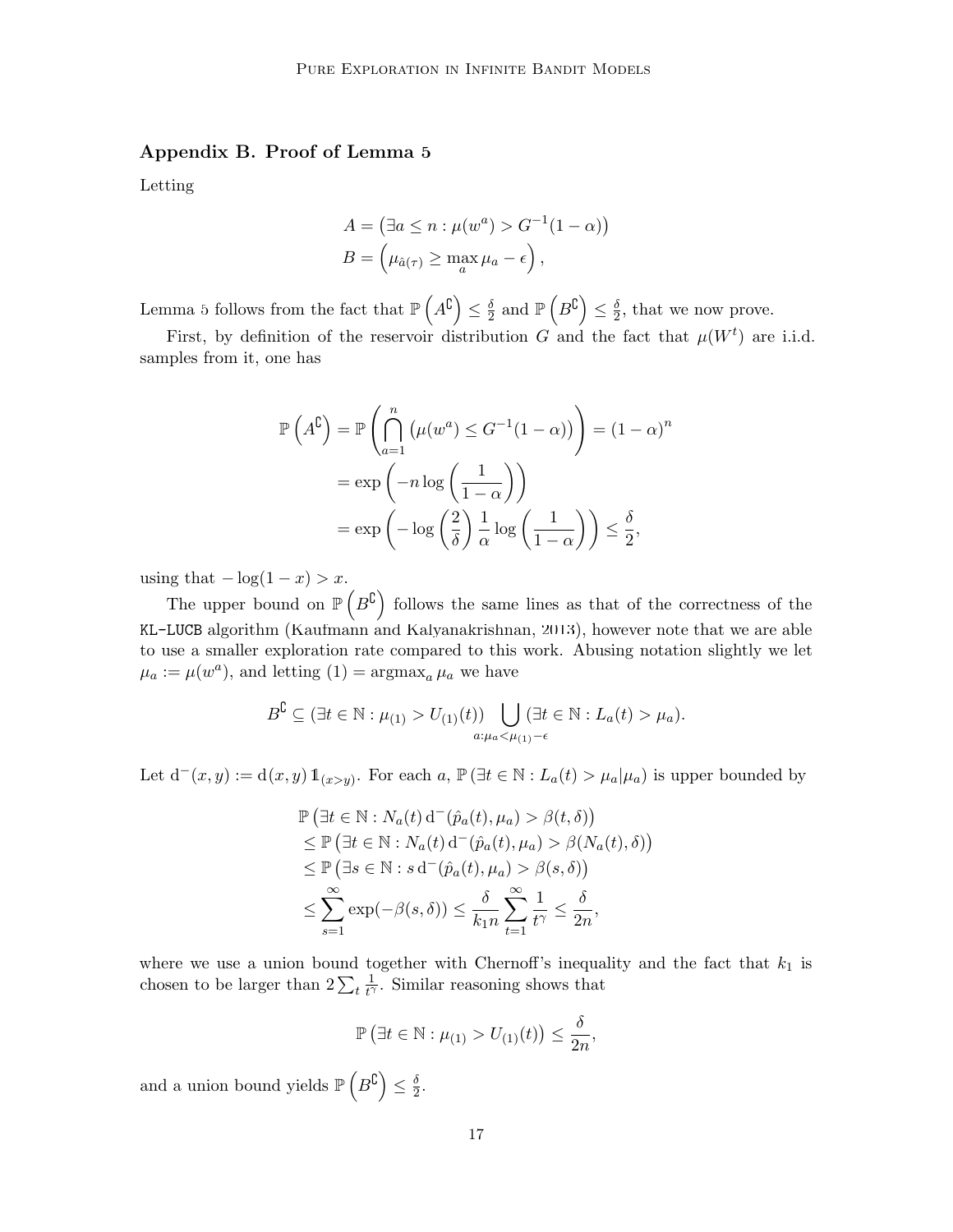# **Appendix C. Proof of Lemma [11](#page-18-0)**

For every *i*, let  $\mathcal{R}_i$  be the set of arms  $a \in \{1, \ldots, n\}$  such that  $w^a \in \mathcal{S}^i$ . Letting  $Y_a^i =$  $\mathbb{1}_{(w^a \in \mathcal{S}^i)}$ , as  $M(\mathcal{S}^i) = \alpha$ ,  $(Y_a^i)_a$  is i.i.d. with a Bernoulli distribution of parameter  $\alpha$  and  $|\mathcal{R}_i| = \sum_{a=1}^n Y_a^i$ .

Using Chernoff's inequality for Bernoulli random variables yields

$$
\mathbb{P}(|\mathcal{R}_i| > 6 \log(1/\delta)) = \mathbb{P}(|\mathcal{R}_i| > 3\alpha n)
$$
  
= 
$$
\mathbb{P}\left(\frac{1}{n}\sum_{a=1}^n Y_a^i > 3\alpha\right) \le \exp\{-n \operatorname{kl}(3\alpha, \alpha)\},
$$

where kl  $(x, y) = x \log(x/y) + (1 - x) \log((1 - x)/(1 - y))$  is the binary relative entropy. Using Lemma [10](#page-17-0) below for  $\beta = 2$ , if  $\alpha \leq 1/3$  it holds that

$$
kl(3\alpha,\alpha) \ge (3\log 3 - 2)\alpha > \alpha
$$

and, using again the definition of *n*,

$$
\mathbb{P}(|\mathcal{R}_i| > 6 \log(1/\delta)) \le \exp\{-2\log(1/\delta)\} = \delta^2.
$$

Using a union bound on the *m* subsets  $S^i$ , and the fact that  $m \leq 1/\alpha$  and  $\delta \leq \alpha$ , one has

$$
\mathbb{P}\left(C^{\complement}\right) \le m\delta^2 \le \frac{\delta^2}{\alpha} \le \delta,
$$

<span id="page-17-0"></span>which concludes the proof.

**Lemma 10** *Let*  $\beta > -1$ *. For all*  $\alpha \leq \frac{1}{1+1}$  $\frac{1}{1+\beta}$ 

$$
kl((1+\beta)\alpha,\alpha) \ge ((1+\beta)\log(1+\beta)-\beta)\alpha.
$$

This inequality is optimal in the first order in the sense that its two members are equivalent when  $\alpha$  goes to zero.

#### **Proof of Lemma [10.](#page-17-0)** By definition

$$
kl ((1 + \beta)\alpha, \alpha) = (1 + \beta)\alpha \log(1 + \beta)
$$
  
+ 
$$
(1 - (1 + \beta)\alpha) \log \left(\frac{1 - (1 + \beta)\alpha}{1 - \alpha}\right)
$$
  
= 
$$
(1 + \beta)\alpha \log(1 + \beta)
$$
  
+ 
$$
(1 - (1 + \beta)\alpha) \log \left(1 - \frac{\beta\alpha}{1 - \alpha}\right)
$$

Now, using the fact that  $1 - (1 - \beta)\alpha > 0$  for  $\alpha \leq 1/(1 + \beta)$  and the following inequality

$$
\forall x > -1, \ \ \log(1+x) \ge \frac{x}{1+x}
$$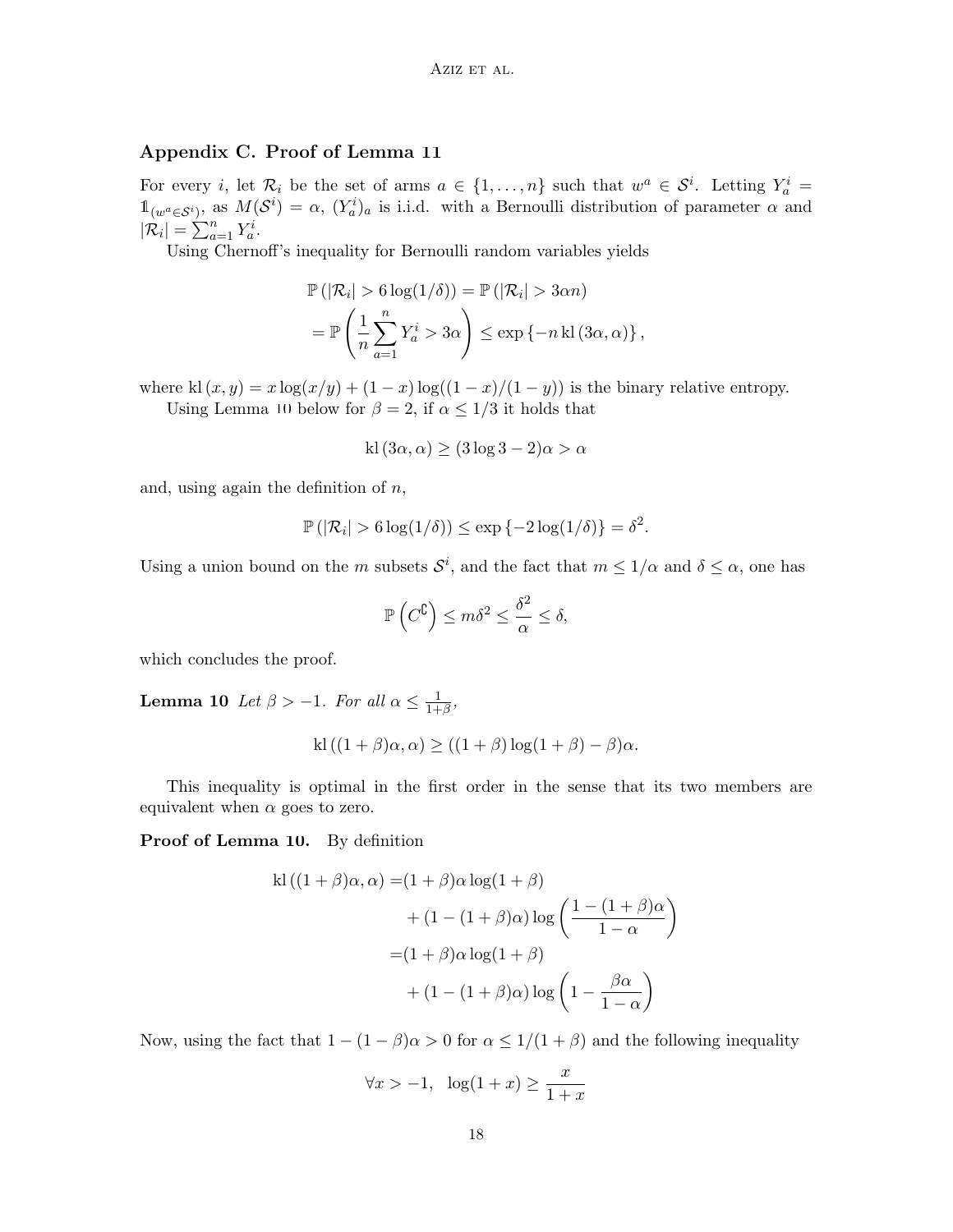one obtains

$$
kl((1 + \beta)\alpha, \alpha) \ge (1 + \beta)\alpha \log(1 + \beta)
$$
  
+  $(1 - (1 + \beta)\alpha)\frac{-\beta\alpha}{1 - \alpha - \beta\alpha}$   
=  $\alpha((1 + \beta)\log(1 + \beta) - \beta)$ 

# **Appendix D. Proof of Theorem [6](#page-10-1)**

We let  $\mu_a := \mu(w^a)$  and denote by  $\mu = (\mu_1, \dots, \mu_n)$  the means of the *n* arms that have been queried, sorted in decreasing order.

In addition to events *A* and *B* defined in Section [4.2,](#page-9-3) we introduce the event *C* that for every subset  $i \leq m$ , at most  $6 \log \frac{1}{\delta}$  arms belong to  $S^i$ :

$$
C = \bigcap_{i=1,\dots,m} \left\{ |\{a \le n : w^a \in \mathcal{S}^i\}| \le 6 \log(1/\delta) \right\} \tag{14}
$$

<span id="page-18-0"></span>We prove the following in Appendix [C](#page-6-0).

Lemma 11 *If*  $\delta \leq \alpha \leq 1/3$ ,  $\mathbb{P}(C) \geq 1 - \delta$ .

For all  $t \in \mathbb{N}$  we introduce the event

$$
W_t = \bigcap_{1 \le a \le n} (L_a(t) \le \mu_a \le U_a(t)) \tag{15}
$$

and define  $W = \bigcap_{t \in \mathbb{N}^*} W_t$ . By the same argument as the one used in the proof of Lemma [5](#page-9-2) (see Appendix [B](#page-2-0)), one can show that  $\mathbb{P}(W) \geq 1-2\delta$ .

Fix  $c \in [\mu_2, \mu_1]$ . Our analysis relies on the following crucial statement.

<span id="page-18-1"></span> ${\bf Proposition \ 12 \ (Kaufmann \ and \ Kalyanakrishnan \ (2013))} \ \ Let \ \tilde{\beta}_a(t):=\sqrt{\frac{\beta(t,\delta)}{2N_a(t)}}. \ \ If \ \tilde{\beta}_a(t):=\frac{\beta(t,\delta)}{2N_a(t)} \ \ for \ \delta_a(t):=\frac{\beta(t,\delta)}{2N_a(t)} \ \ for \ \delta_a(t):=\frac{\beta(t,\delta)}{2N_a(t)} \ \ for \ \delta_a(t):=\frac{\beta(t,\delta)}{2N_a(t)} \ \ for \ \delta_a(t):=\frac{\beta(t,\delta)}{2N_a(t)} \ \ for \ \delta_a(t):=\frac{\beta(t,\delta)}{2N_a(t)} \ \ for \ \delta_a(t):=\frac{\beta(t,\delta)}{2N$  ${\bf Proposition \ 12 \ (Kaufmann \ and \ Kalyanakrishnan \ (2013))} \ \ Let \ \tilde{\beta}_a(t):=\sqrt{\frac{\beta(t,\delta)}{2N_a(t)}}. \ \ If \ \tilde{\beta}_a(t):=\frac{\beta(t,\delta)}{2N_a(t)} \ \ for \ \delta_a(t):=\frac{\beta(t,\delta)}{2N_a(t)} \ \ for \ \delta_a(t):=\frac{\beta(t,\delta)}{2N_a(t)} \ \ for \ \delta_a(t):=\frac{\beta(t,\delta)}{2N_a(t)} \ \ for \ \delta_a(t):=\frac{\beta(t,\delta)}{2N_a(t)} \ \ for \ \delta_a(t):=\frac{\beta(t,\delta)}{2N_a(t)} \ \ for \ \delta_a(t):=\frac{\beta(t,\delta)}{2N$  ${\bf Proposition \ 12 \ (Kaufmann \ and \ Kalyanakrishnan \ (2013))} \ \ Let \ \tilde{\beta}_a(t):=\sqrt{\frac{\beta(t,\delta)}{2N_a(t)}}. \ \ If \ \tilde{\beta}_a(t):=\frac{\beta(t,\delta)}{2N_a(t)} \ \ for \ \delta_a(t):=\frac{\beta(t,\delta)}{2N_a(t)} \ \ for \ \delta_a(t):=\frac{\beta(t,\delta)}{2N_a(t)} \ \ for \ \delta_a(t):=\frac{\beta(t,\delta)}{2N_a(t)} \ \ for \ \delta_a(t):=\frac{\beta(t,\delta)}{2N_a(t)} \ \ for \ \delta_a(t):=\frac{\beta(t,\delta)}{2N_a(t)} \ \ for \ \delta_a(t):=\frac{\beta(t,\delta)}{2N$  $W_t$  holds and  $(U_{\hat{b}(t)} - L_{\hat{a}(t)} > \epsilon)$  then there exists  $a \in {\hat{a}(t), \hat{b}(t)}$  such that

$$
c \in \mathcal{I}_a(t) \text{ and } \tilde{\beta}_a(t) > \epsilon/2. \tag{16}
$$

Fixing some integer  $T \in \mathbb{N}$ , we now upper bound  $\tau$  on the event  $\mathcal{E} := A \cap B \cap C \cap W$ .

$$
\min(\tau, T) \leq \sum_{t=1}^{T} \mathbb{1}_{(\tau > t)} = n + 2 \sum_{\substack{t \in n + 2\mathbb{N} \\ t \leq T}} \mathbb{1}_{(\tau > t)}
$$
  

$$
\leq n + 2 \sum_{\substack{t \in n + 2\mathbb{N} \\ t \leq T}} \mathbb{1}_{\left(U_{\hat{b}(t)} - L_{\hat{a}(t)} > \epsilon\right)}
$$
  

$$
\leq n + 2 \sum_{\substack{t \in n + 2\mathbb{N} \\ t \leq T}} \mathbb{1}_{\left(\exists a \in \{\hat{a}(t), \hat{b}(t)\}: c \in \mathcal{I}_a(t), \tilde{\beta}_a(t) > \epsilon/2\right)},
$$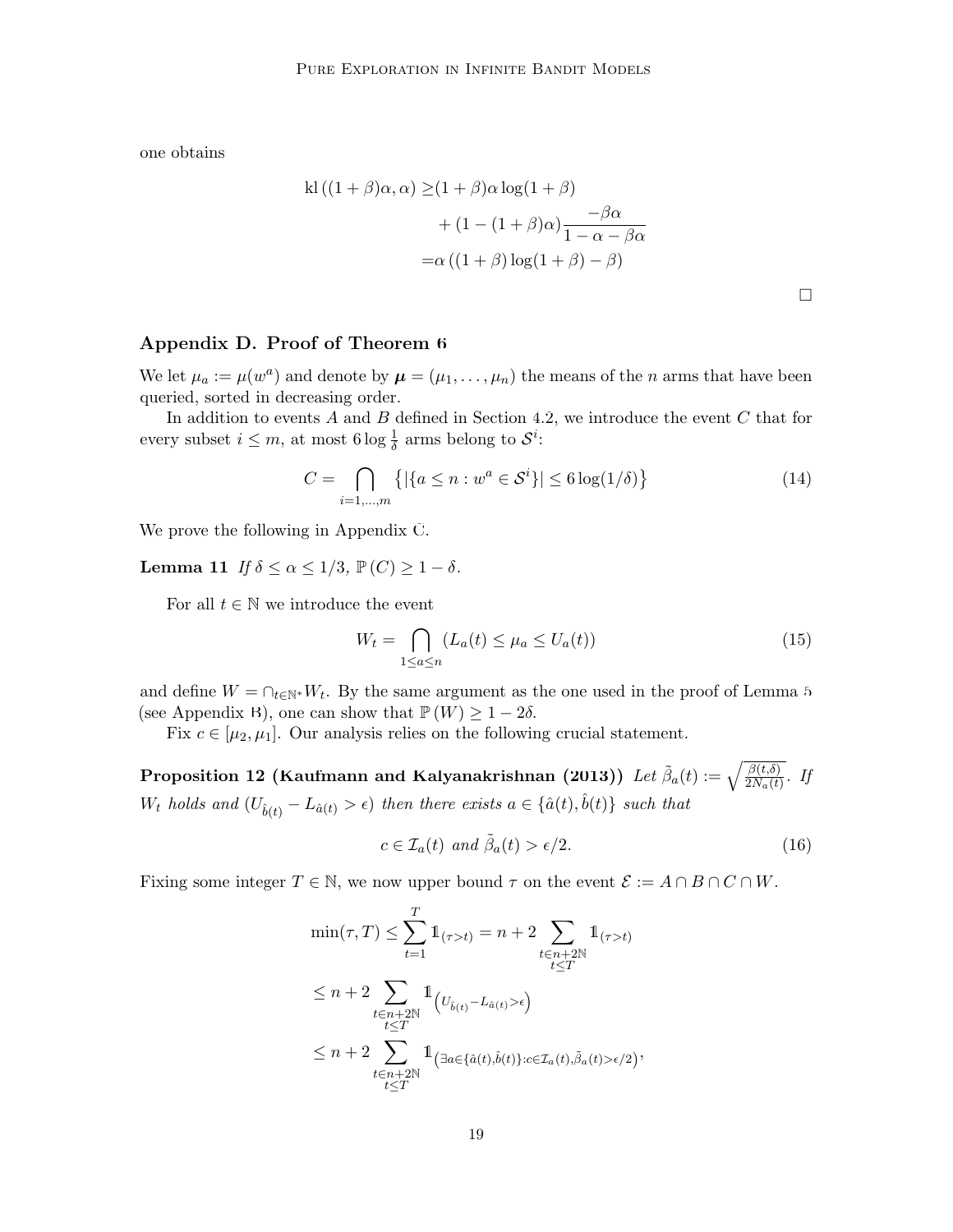using Proposition [12](#page-18-1) and the fact that W holds. To ease the notation, we let  $S_t = \{\hat{a}(t), \hat{b}(t)\}$ be the set of drawn arms at round *t*. Letting  $A_{\epsilon} = \{a : d^*(\mu_a, c) < \epsilon^2/2\}$  and noting that  $\tilde{\beta}_a(t) > \epsilon/2 \iff N_a(t) < \beta(t,\delta)/(\epsilon^2/2),$ 

$$
\min(\tau, T) \le n + 2 \sum_{a \in \mathcal{A}_{\epsilon}} \sum_{t \in n+2\mathbb{N}} 1_{(a \in \mathcal{S}_t)} 1_{(N_a(t) < \beta(T, \delta) / (\epsilon^2/2))}
$$
\n
$$
+ 2 \sum_{a \in \mathcal{A}_{\epsilon}} \sum_{t \in n+2\mathbb{N}} 1_{(a \in \mathcal{S}_t)} 1_{(N_a(t) d(\hat{p}_a(t), c) \le \beta(T, \delta)))}
$$

Now defining the event

$$
G_T^a = \bigcup_{\substack{t \in n+2\mathbb{N} \\ t \le T}} \biggl\{ N_a(t) > \frac{\beta(T,\delta)}{\operatorname{d}^*(\mu_a, c)}, N_a(t) \operatorname{d}(\hat{p}_a(t), c) \le \beta(T,\delta) \biggr\}
$$

From Lemma 1 in [Kaufmann and Kalyanakrishnan](#page-13-4) ([2013](#page-13-4)),

<span id="page-19-0"></span>
$$
\mathbb{P}\left(G_T^a|\boldsymbol{\mu}\right) \le \frac{1}{d^*(\mu_a, c)} \exp(-\beta(T, \delta)).\tag{17}
$$

Introducing  $\mathcal{F}_T = \bigcap_{a \in \mathcal{A}_{\epsilon}^{\mathbf{0}}}(G_T^a)^{\mathbf{C}},$  one can further upper bound  $\tau$  on  $\mathcal{E} \cap \mathcal{F}_T$  as

$$
\min(\tau, T) \leq n + 2 \sum_{a \in \mathcal{A}_{\epsilon}} \sum_{t \leq T} \mathbb{1}_{(a \in \mathcal{S}_{t})} \mathbb{1}_{(N_a(t) < \beta(T, \delta) / (\epsilon^2/2))}
$$
\n
$$
+ 2 \sum_{a \in \mathcal{A}_{\epsilon}} \sum_{t \leq T} \mathbb{1}_{(a \in \mathcal{S}_{t})} \mathbb{1}_{(N_a(t) < \beta(T, \delta) / d^*(\mu_a, c))}
$$
\n
$$
\leq n + 2 \underbrace{\left[ \sum_{a \in \mathcal{A}_{\epsilon}} \frac{2}{\epsilon^2} + \sum_{a \in \mathcal{A}_{\epsilon}^0} \frac{1}{d^*(\mu_a, c)} \right]}_{=: H(\mu, c, \epsilon)} \beta(T, \delta).
$$

We now provide a deterministic upper bound on  $H(\mu, c, \epsilon)$ , by summing over the arms in the different subsets  $S^i$ . Let *q* be the number of subsets containing arms within  $A_{\epsilon}$ . We choose *c* such that  $c > G^{-1}(1 - \alpha) = b_1$  (such a choice is possible as  $\mu_1 > G^{-1}(1 - \alpha)$  as event *A* holds) and note that  $\mathcal{A}_{\epsilon} \subseteq \cup_{i \leq q} \mathcal{S}_i$ . One has

$$
H(\boldsymbol{\mu}, c, \epsilon) \leq \sum_{i=1}^{q} \sum_{a:w_a \in \mathcal{S}^i} \frac{2}{\epsilon^2} + \sum_{i=q+1}^{m} \sum_{a:w_a \in \mathcal{S}^i} \frac{1}{d^*(\mu_a, G^{-1}(1-\alpha))}
$$
  
  $\leq 6\overline{H}_{\alpha,\epsilon} \log(1/\delta),$ 

using that event *C* holds and each  $S^i$  contains at least  $6 \log(1/\delta)$  arms. Hence on  $\mathcal{E} \cap \mathcal{F}_T$ ,

$$
\min(\tau, T) \le n + 12H_{\alpha, \epsilon} \log(1/\delta) \beta(T, \delta).
$$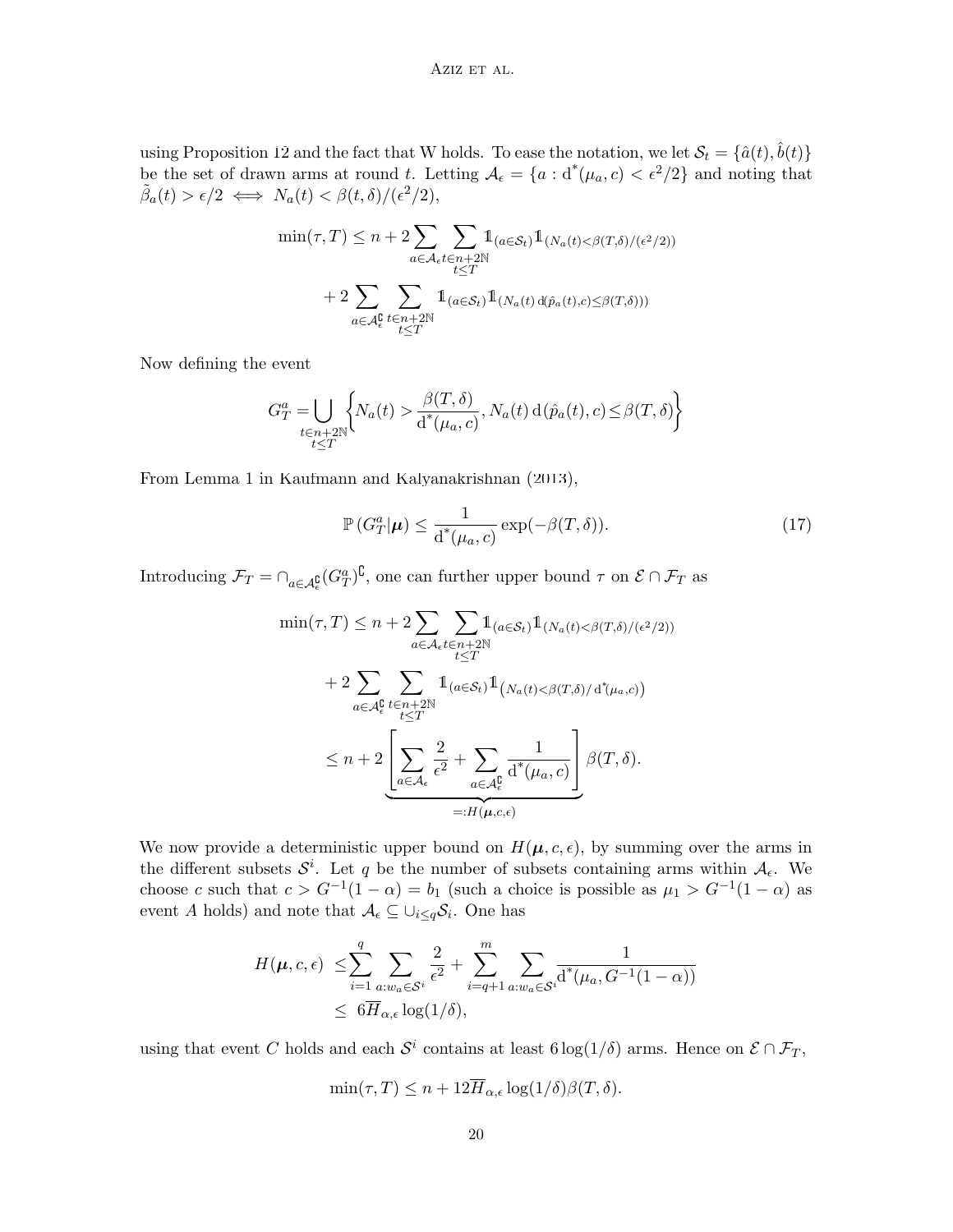Applying this to  $T = T^*$  where

$$
T^*:=\inf\{T\in\mathbb{N}:n+12\overline{H}_{\alpha,\epsilon}\log(1/\delta)\beta(T,\delta)\leq T\},
$$

one obtains  $\min(\tau, T) \leq T$ , hence  $\tau \leq T$ . We proved that

$$
\mathbb{P}\left(\tau \leq T^*\right) \leq 1 - 4\delta - \mathbb{P}\left(\mathcal{F}_{T^*}^{\complement}\right).
$$

An upper bound on *T ∗* can be extracted from Appendix E of [Kaufmann and Kalyanakr](#page-13-4)[ishnan](#page-13-4) ([2013\)](#page-13-4):

$$
T^* \leq 12C_0(\gamma)\overline{H}_{\alpha,\epsilon}\log\frac{1}{\delta}\log\left(\frac{12k_1n(\log(1/\delta)^\gamma)\overline{H}_{\alpha,\epsilon}^{\gamma}}{\delta}\right) + n.
$$

An upper bound on  $\mathbb{P}\left(\mathcal{F}_{T^*}^{\complement}\right)$  concludes the proof:

$$
\mathbb{P}\left(\mathcal{F}_{T^*}^{\complement}\right) \leq 2\delta + \mathbb{P}\left(\mathcal{F}_{T^*}^{\complement} \cap A \cap C\right)
$$

$$
= 2\delta + \mathbb{E}\left[\mathbb{P}\left(\mathcal{F}_{T^*}^{\complement}|\boldsymbol{\mu}\right) \mathbb{1}_{(A \cap C)}\right]
$$

Now, on  $A \cap C$  (which is used for the second inequality), using [\(17](#page-19-0)),

$$
\mathbb{P}\left(\mathcal{F}_{T^*}^{\complement}|\boldsymbol{\mu}\right) \leq \sum_{a \in \mathcal{A}_{\epsilon}^{\complement}} \frac{1}{d^*(\mu_a, c)} \exp(-\beta(T^*, \delta))
$$
  

$$
\leq 6\overline{H}_{a,\epsilon} \log(1/\delta) \exp(-\beta(T^*, \delta))
$$
  

$$
\leq \left(\frac{6\overline{H}_{a,\epsilon} \log(1/\delta)}{k_1 n(T^*)^{\gamma}}\right) \delta \leq \delta,
$$

where the last inequality follows from the definition of  $T^*$ . Thus  $\mathbb{P}(\mathcal{F}_{T^*}^{\mathbb{C}}) \leq 3\delta$ .

#### **Appendix E. Empirical Results**

We exhibit  $(\alpha, \epsilon)$ -KL-LUCB for infinite models of Bernoulli arms with various parameter values. In order to meet our assumption that  $\mu^*$  < 1, we truncate our *Beta* distributions to have support on the interval ]0*,* 0*.*95]. We report the fraction of runs in which it fails to find an arm within  $\epsilon$  of the top- $\alpha$  fraction, the mean simple regret observed, and the mean budget used. We have also tried various minor modifications to this algorithm which appear to reduce the sample complexity without much affecting its success rate or simple regret. These include drawing a sample only from the least-sampled of the two arms chosen at each round and updating confidence intervals only for those arms whose upper bounds overlap with the top arm. However, we provide no performance guarantees for the algorithm with these modifications. Note that our results are for the algorithm as stated in the paper, and not with any of these modifications.